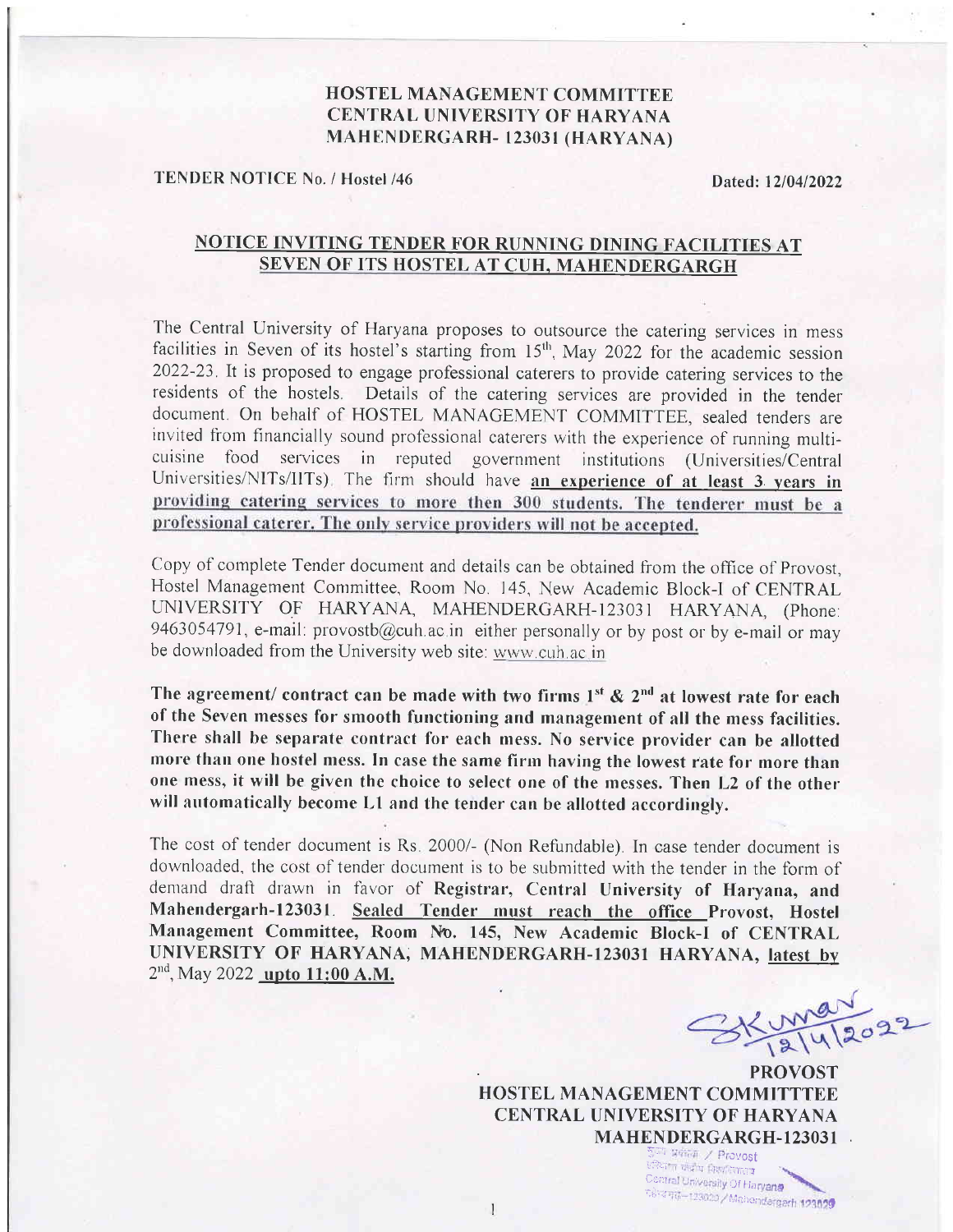# **HOSTEL MANAGEMENT COMMITTEE CENTRAL UNIVERSITY OF HARYANA MAHENDERGARH- 123031 HARYANA**

**TENDER DOCUMENT**

**TERMS, CONDITIONS & SPECIFICATIONS FOR OUTSOURCING OF THE SIX MESS FACILITIES CENTRAL UNIVERSITY OF HARYANA, MAHENDERGARH-123031**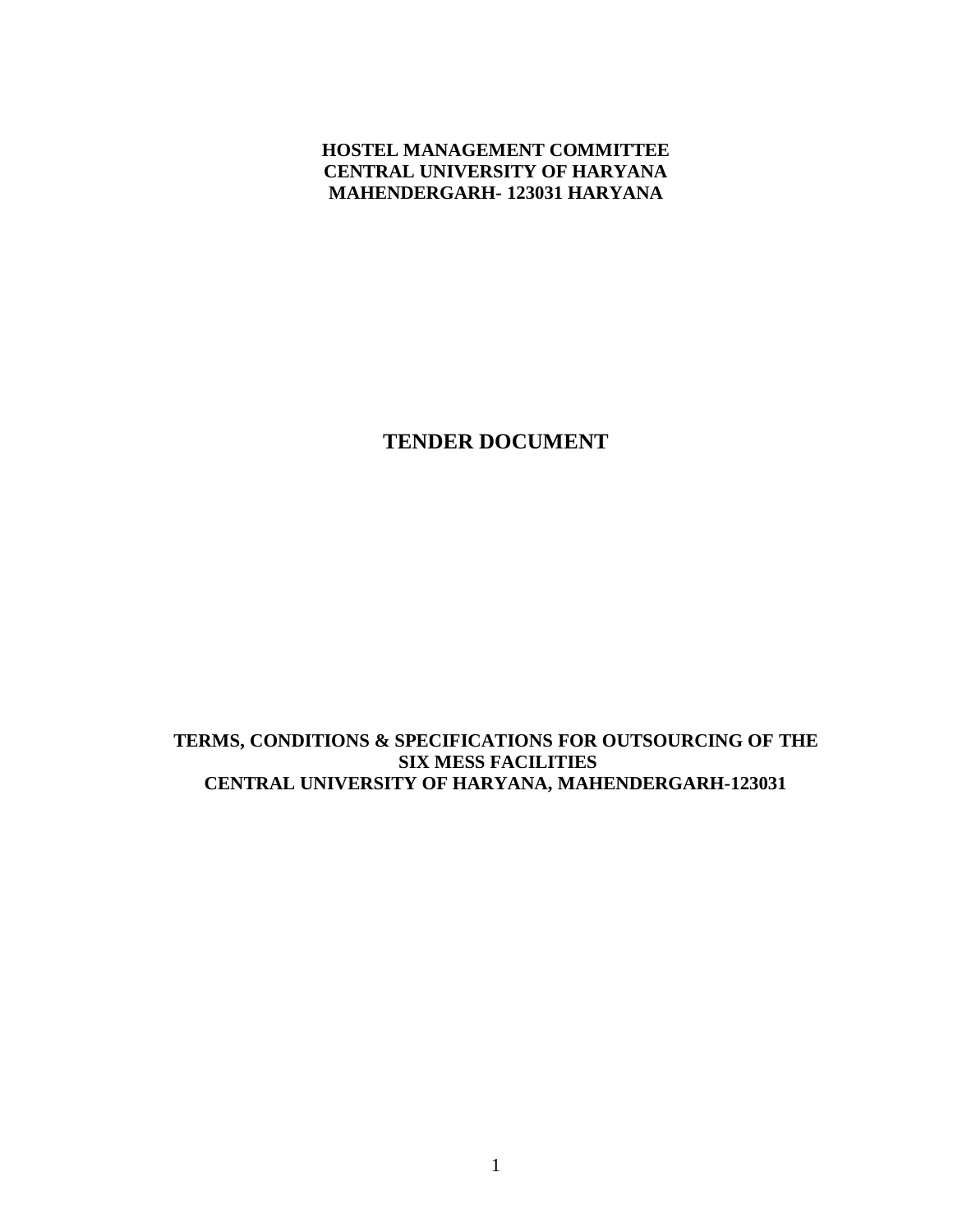## **ARTICLE - I**

## **DEFINITION OF TERMS:**

- 1.1 Mess facility shall mean the boys' and girls' students mess facility of Central University of Haryana
- 1.2 The '**CATERER'** shall mean the person or persons, firm or company or corporation, or consortia of firms or companies or corporations whose bid has been accepted by the Hostel Management Committee of Hostel (HMC), CUH and includes the Caterers his legal representatives, his successors and permitted assignees.
- 1.3 The **'Quotation'** shall mean the proposal/offer along with supporting documents, submitted by the Bidder for consideration of HMC, CUH Mahendergarh
- 1.4 Free Messing shall mean students (boys) can join/leave any mess with permission from respective warden. A student can leave a mess by notifying its manager in writing after taking approval from Warden and join a new one. For joining a new mess one needs approval of corresponding warden and notification to manager/supervisor. Warden of the mess at which student is willing to join will verify necessary approval from last mess. Both these formal leaving and registration process needs to be completed before  $26<sup>th</sup>$  of preceding month for smooth functioning. Students are allowed to exercise this facility only twice in a semester. If a student is doing no effort or partial effort for the free messing he/she is supposed to take food in the mess where he/she resides.

# **ARTICLE – II**

## **TECHNICAL DETAILS**

## **2.1 Description of Mess facilities**

The Mess facilities are situated inside the campus of the University. The catering services are required as per details given below: Approx. 300 to 400 residents of **Janaki Ammal** Girls hostel Approx. 300 to 400 residents of **APJ Abdul Kalam** Girls hostel Approx. 300 to 400 residents of **Asima Chatterjee** Girls hostel Approx. 300 to 400 residents of **Kalpana Chawla** Girls hostel Approx. 300 to 400 residents of **S N Bose** Boys hostel Approx. 300 to 400 residents of **S. Ramanujan** Boys hostel Approx. 300 to 400 residents of **Homi J. Bhabha** Boys hostel

## **2.2 Scope of Work- Catering**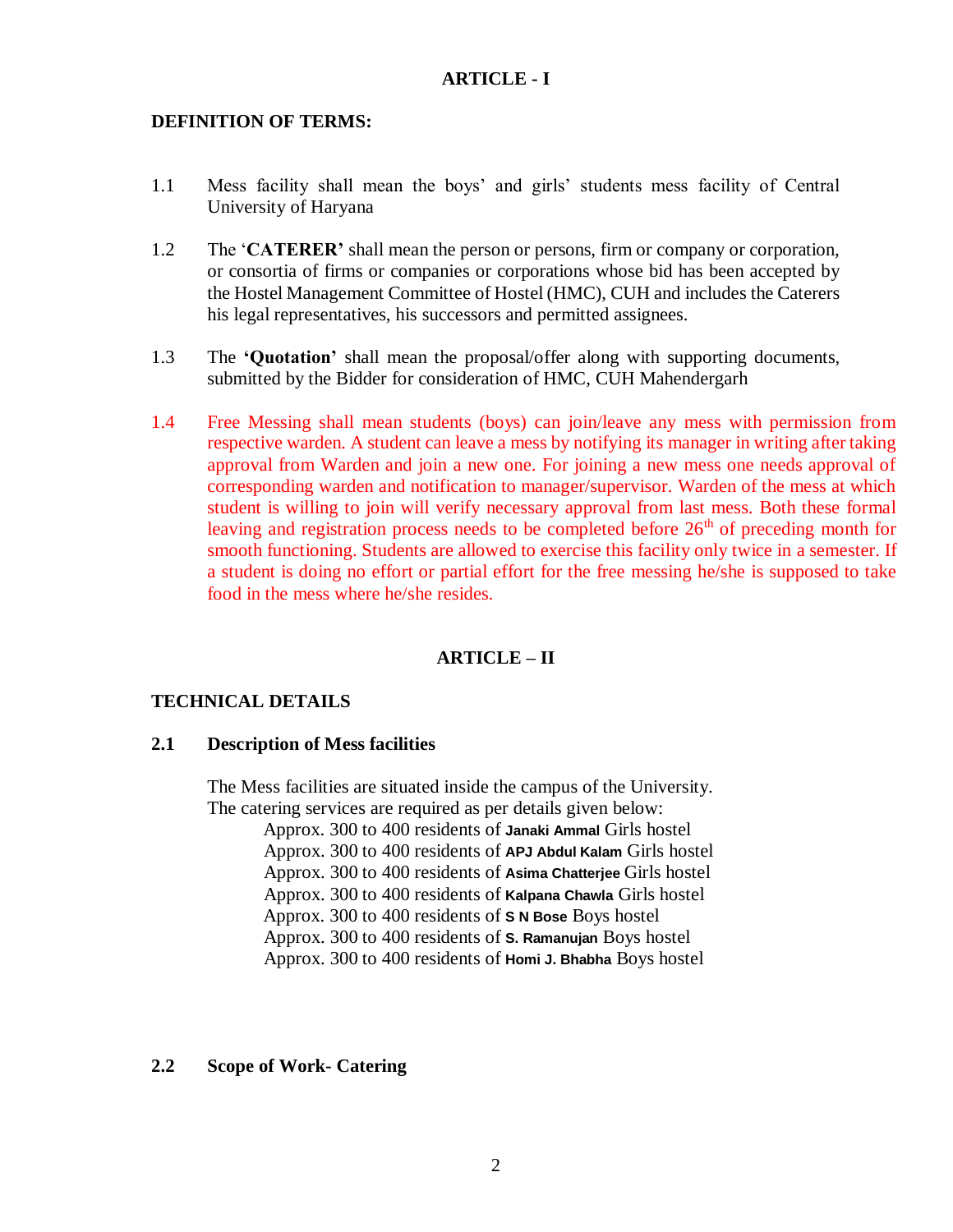To provide Breakfast, Lunch, Evening Snacks (during exam weeks only) and Dinner to the students of above seven hostels in a hygienic way. The number of students may vary due to free messing option The scope of work covered by the contract is broadly but not extensively described as given below:-

- i) Cooking and serving meals Breakfast, Lunch and Dinner.
- ii) Procurement of raw material as per specification decided by HMC & CUH authorities.
- iii) Managing and controls of stock and inventories including kitchen equipment.
- iv) The contractor will render at the end of every month/quarterly an account of all items like kitchen equipment, utensils, cutlery, crockery, furniture, fittings etc given to contractor. Committee will have the right to inspect  $\&$  check such kitchen equipment etc at any time.
- v) Cleaning of utensils, kitchen and service items.
- vi) Cleaning of cooking, dinning and auxiliary areas.
- vii) Quarterly reconciliation of equipments to be done.
- viii) AMC and maintenance of all the equipment will be the responsibility of caterer. Charges has to be borne by the caterer.
- ix) Deployment and supervision of required manpower for above mentioned.
- x) Check list as prescribed by FSSAI for routine inspection (Catering/Food/Service & Establishment)
- xi) All material brought by the contractor to the work site shall have to be declared at the security gate and not material shall be allowed to be taken out from the premises without proper approval.

## **ARTICLE – III**

## **SUBMISSION OF BIDS**

- 3.1 Bidders shall submit their offer in two sealed covers containing technical bid and financial bid separately subscribing on top of it as technical bid and financial bid respectively as per enclosed format before or on the due date of opening of bids. Late bids will be rejected.
- 3.2 Bidders shall submit tender document fee of Rs. 2000/- (non-refundable) in the form of bank draft in favour of **Registrar, Central University of Haryana, Mahendergarh** payable at Mahendergarh along with the bids in case the tender document is downloaded from University Website or obtained through electronic means.
- 3.3 The Earnest money (EMD) @ Rs. 2 Lakh will be deposited along with Technical Bid in favour of Central University of Haryana.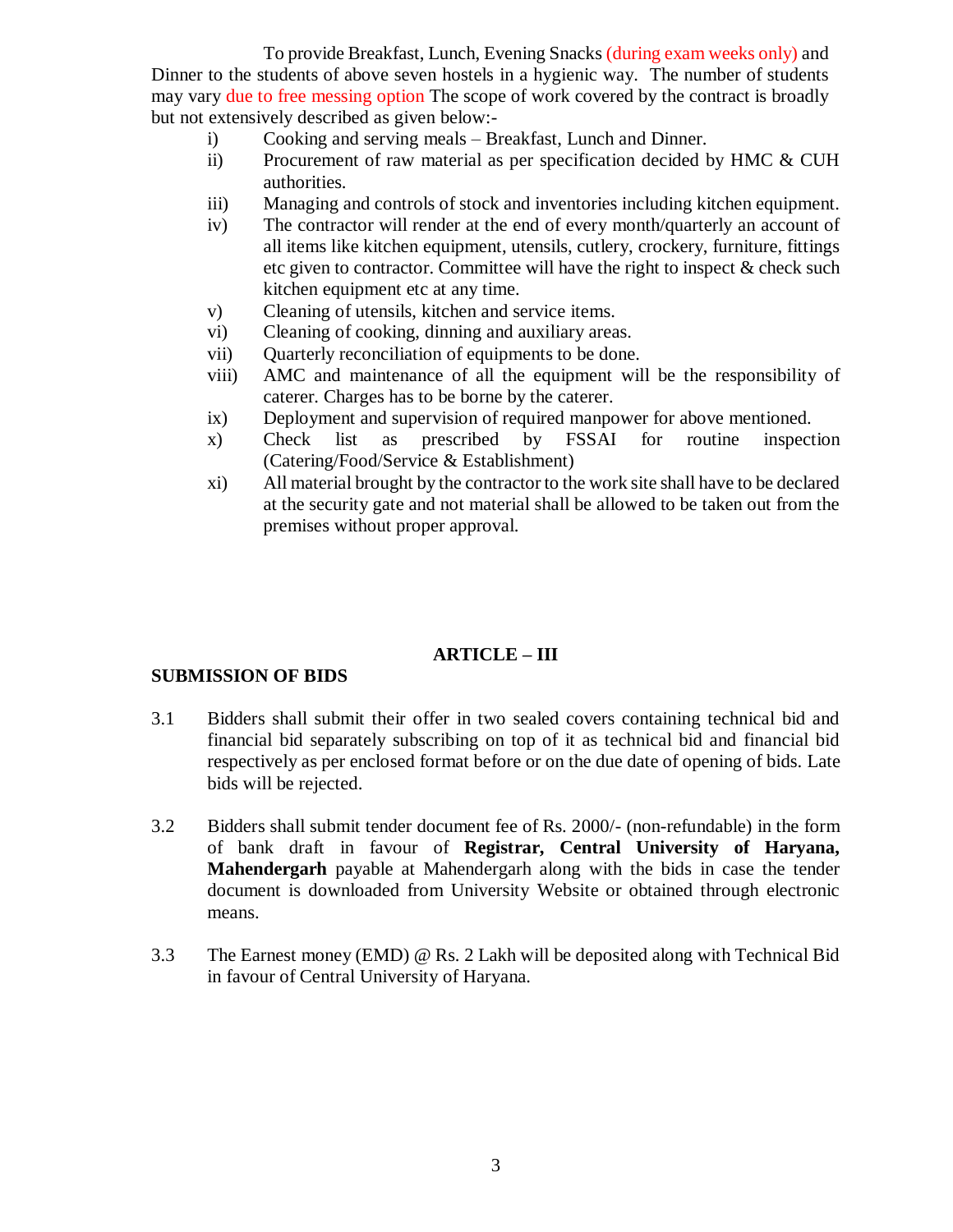- 3.4 Technical bid shall be opened on  $2<sup>nd</sup>$ , May 2022 at 11:00 AM. Financial bid shall be opened only for the technically qualified bidders and same shall be communicated accordingly.
- 3.5 Bidders shall quote the amount clearly in words as well as figures mentioning clearly all taxes as applicable with no cutting and overwriting.
- 3.6 The offer shall be valid for 2 months from the date of opening of technical bids.

# **Criteria for technical bid of hostel tender:**

- 1. The firm should have an experience of at least 3 years in providing catering services to more than 300 students in Central Universities/IITs/NITs/reputed institutions.
- 2. The tenderer must be a professional caterer, only service providers will not be accepted.
- 3. The firm should attach the satisfactory report duly signed by the competent authority from the previous institution.
- 4. Firm should have proper license approved by the government.
- 5. If the Committee arrives at a decision that the daily rate quoted by the tenderer is too low with reference to the quality and quantity specified by the committee, the respective tenders are likely to be rejected from further consideration.
- 6. The tender committee reserves the right to negotiate the prices quoted by the tenderers. The catering service contract shall also be split among the successful bidders for operational and other reasons, as decided by the Hostel Management Committee, whose decision will be final and binding in this matter.
- 7. The firm should provide the detail of all the employees in advance who will work in the mess.

# **Acceptances and Rejection:**

- i. The tender committee and University authority reserve the right to shortlist/reject any or all tenders and accepts the whole or any part of a tender without assigning any reason.
- ii. If the committee arrives at a decision that the daily rate quoted by the tenderer is too low with reference to the quality and quantity specified by the committee, the respective tenders are likely to be rejected from further consideration. The tender committee reserves the right to negotiate the prices quoted by the tenderers. The catering service contract shall also be split among the successful bidders for operational and other reasons, as decided by the Hostel Management Committee, whose decision will be final and binding in this matter.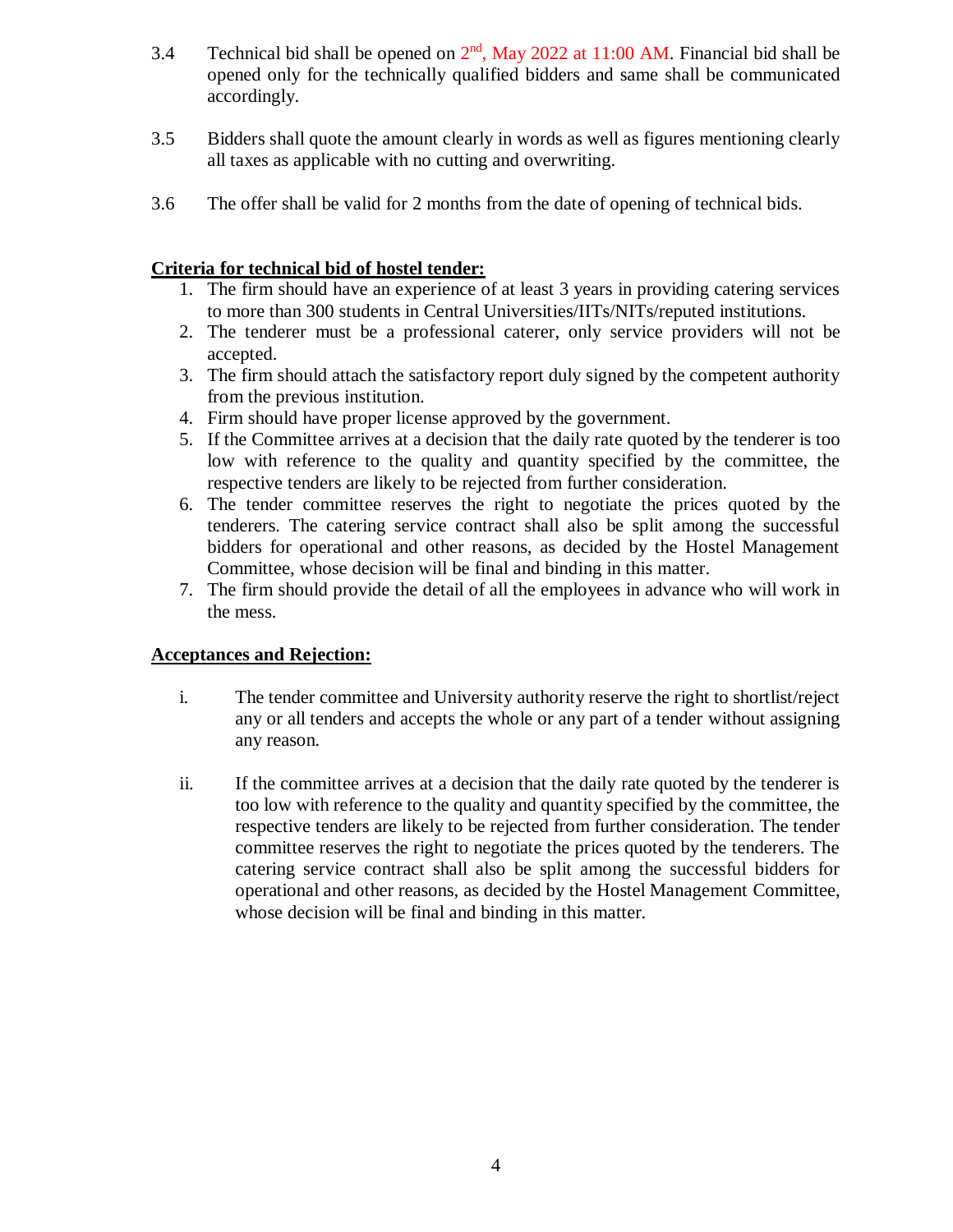## **Part – A: Technical Bid Form**

### **TENDER FOR RUNNING THE CATERING FACILITIES AT CUH MAHENDERGARH**

## **FORMAT FOR SUBMITTING THE TECHNICAL BID FOR PROVIDING CATERING SERVICES IN THE HOSTELS OF CENTRAL UNIVERSITY OF HARYANA, MAHENDERGARH 123031**

#### **Minimum Requirement**

**The firm should have an experience of at least 3 years in catering students' messes having at least 300 residents. The tenderer must be the caterer. Tenders from only service provider will not be accepted.** 

Please supply the following information along with documentary evidence, ONLY in this format (each page of this tender document should be signed by the authorized representative of the agency along with the seal of the firm). However, if the space provided for any entry is insufficient, additional sheets may be appended. The number of appended sheets may be mentioned on the main page.

Name of the hostel for which the technical bid is being applied: ………………………….

| 1. | Name of the registered Agency                         |  |
|----|-------------------------------------------------------|--|
| 2. | (a) Postal Address<br>Name of the contact person      |  |
|    | Telephone No. of the Agency<br>(Land line and mobile) |  |
|    | Email address of the Agency                           |  |
|    | Website address (if any)                              |  |

(c) Name, Designation and address of the person(s) authorized to sign on behalf of and responsible to the bidding agency (herein after referred to as the bidder).

(d) Sample Signatures of the authorized representative

|               | 3. (a) Location of the Headquarter | ٠<br>$\bullet$ | Signature |
|---------------|------------------------------------|----------------|-----------|
| b)            | Date of Company Incorporation      | ٠<br>$\bullet$ |           |
| $\mathbf{c})$ | Date of its Establishment          | ٠              |           |

d) Total experience (in years) in providing catering services :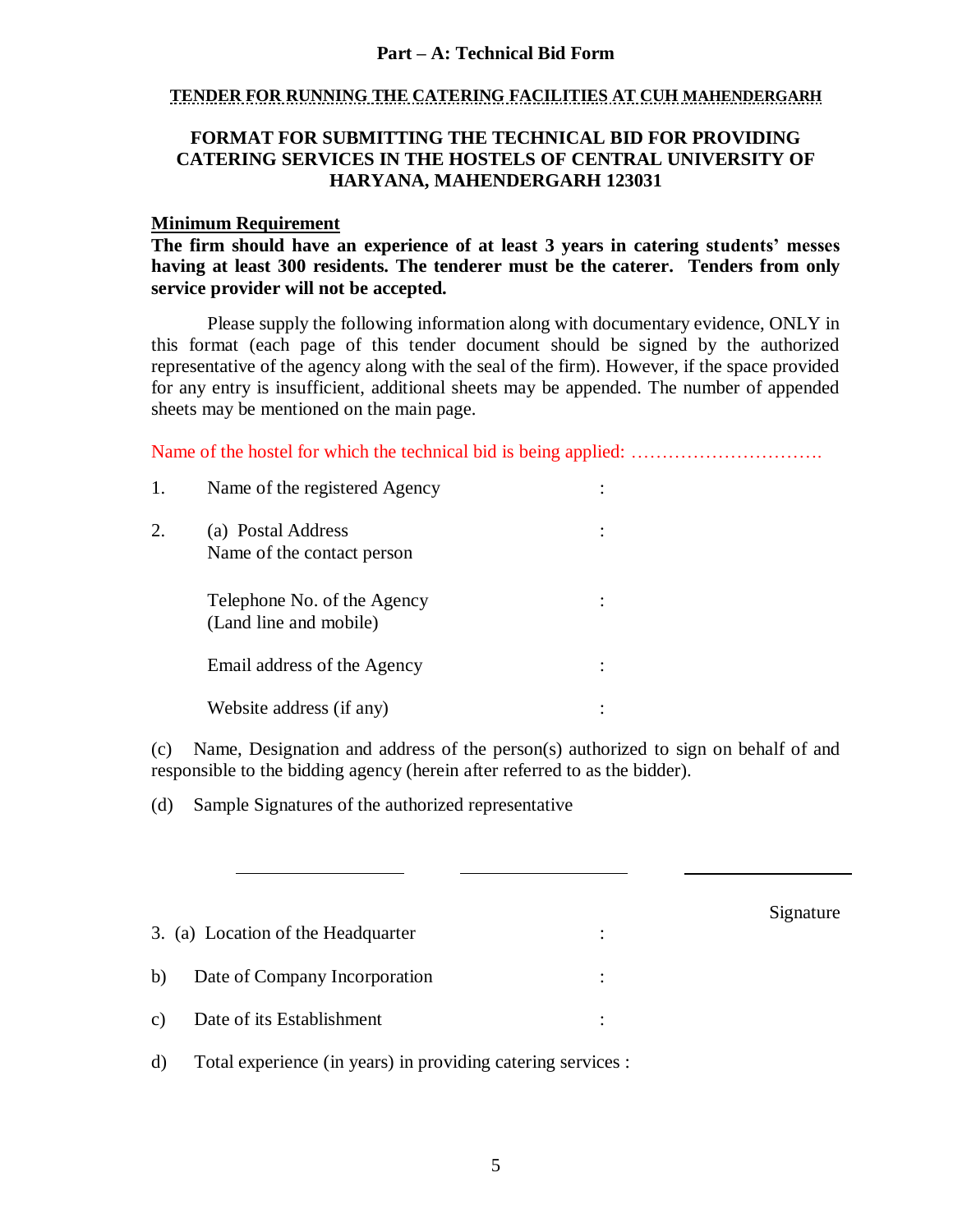| 4. (a) ESI Registration No.                           |  |
|-------------------------------------------------------|--|
| (b) EPF Code No.                                      |  |
| $(c)$ GST NO                                          |  |
| (d) Income Tax Account No. (PAN)                      |  |
| (e) Is the Agency ISO Certified? If Yes, give details |  |
| $(f)$ FSSAI No. & Validity                            |  |

5. (a) Profile and detailed Set-up of the Agency : (Attach also the brochure, booklet etc. of the company, if available.)

 $\mathcal{L}_\mathcal{L}$  , which is a set of the set of the set of the set of the set of the set of the set of the set of the set of the set of the set of the set of the set of the set of the set of the set of the set of the set of

 $\overline{\phantom{a}}$  , and the contract of the contract of the contract of the contract of the contract of the contract of the contract of the contract of the contract of the contract of the contract of the contract of the contrac

6. Financial Turnover of the Agency for the past three years: (as assessed by the ITO or Govt. approved Auditors)

**Year** Amount (in Lakhs)

\_\_\_\_\_\_\_\_\_\_\_\_\_\_

7. Give the details of at least two major contracts of catering services handled by the Agency (currently in hand or handled in the recent past) along with a complete list of all the contracts handled so far, in the following format (documentary evidence of major contracts must be annexed) along with the performance certificate if available.

| SI. | <b>Client details with</b> | Contract                              | Duration of | $\overline{\phantom{a}}$ No. of | Total Man |
|-----|----------------------------|---------------------------------------|-------------|---------------------------------|-----------|
|     | No.   Name, address,       | Amount                                | Contract    | <b>Students</b>                 | Power     |
|     | Tel., Fax, e-mail          | $(in \, \, \text{lacs/year})$ (Dates) |             | Served                          | deployed  |

- 8. The following documents should be provided with the tender documents (Technical bids).
	- a. Proof of experience and name of IIT/NIT/Universities/central Universities worked performance report.
	- b. GST Number.
	- c. Income Tax Clearance Certificate (last 3 years).
	- d. Bank solvency certificate.
	- e. Food outlet, food license labour license & catering license.
	- f. Municipal license, shop & establishment registration, municipal certificate/license.
	- g. FSSAI license.
	- h. Self-declaration on the letterhead of the bidder(s) that it has never been involved in any legal activity or financial frauds.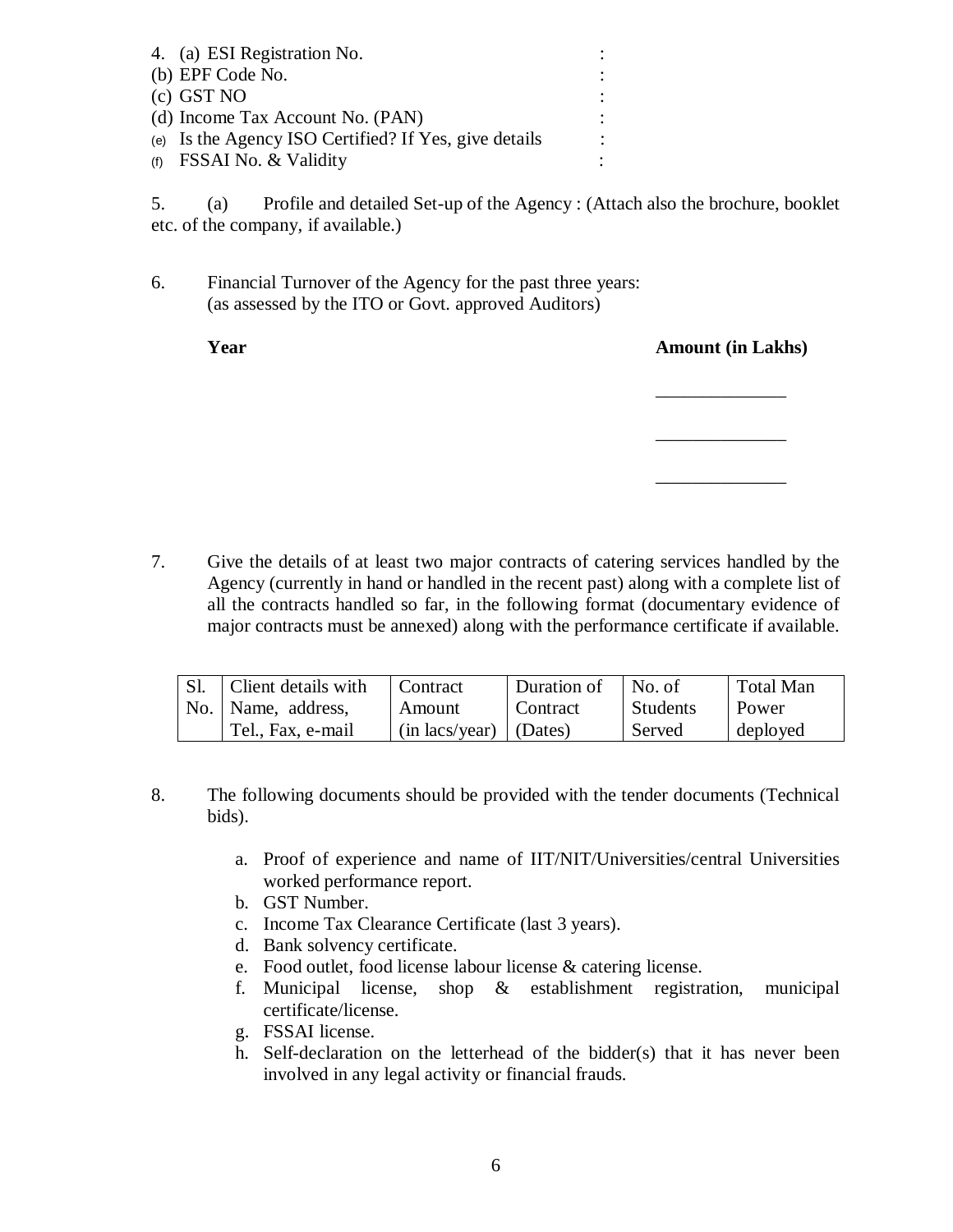- i. Self-declaration that no contract has been terminated for the caterer in past due to unsatisfactory performance.
- j. The undertaking has to be submitted by the caterer that the firm is not black listed by any organization during the last three years.
- 9. Please intimate if you have any recovery/outstanding or case of E.S.I., E.P.F. against your firm? Yes/No. Technical bids should be submitted along with the certificate of registration of E.P.F. and E.S.I.
- 10. No. of Food courts/ Dining facilities Run in Academic Institutions (provide all supporting documents)
- 11. Whether Quality Certification obtained for any of the Food Courts/ Dining Facilities (provide supporting documents) :
- 12. No. of Employees for individual setup (No  $3<sup>rd</sup>$  party employee engagement):
- 13. Details of Earnest Money enclosed: Yes/No

Demand Draft No. …………………dated ……………… for Rs………………….

- 14. Any other information (current / past) in support of your professional capabilities to be supported with documentary evidence.
- 15. I\_\_\_\_\_\_\_\_\_\_\_\_\_\_\_\_\_\_\_\_\_\_\_\_\_\_\_\_\_\_\_\_ (designation) \_\_\_\_\_\_\_\_\_\_\_\_\_\_\_\_\_\_ of (name of the Agency)

 $\hbox{hereby}$ declare that the information provided in this bid is correct to the best of my knowledge and I shall remain responsible for any wrong information or misrepresentation of facts, if any.

SIGNATURE OF BIDDER \_\_\_\_\_\_\_\_\_\_\_\_\_\_\_\_\_\_\_\_\_\_\_\_\_\_\_\_\_

NAME OF BIDDER \_\_\_\_\_\_\_\_\_\_\_\_\_\_\_\_\_\_\_\_\_\_\_\_\_\_\_\_\_\_\_\_\_\_\_

DESIGNATION/SEAL OF THE BIDDER \_\_\_\_\_\_\_\_\_\_\_\_\_\_\_\_\_

PLACE:

DATE: ADDRESS  $\blacksquare$ 

Note: - 1) All the pages and appendices attached should be numbered and signed by the bidder.

> 2) All entries in this form should be duly filled in. No cutting or overwriting is permitted. All the cuttings or overwriting must be initialed by the bidder and the same must be countersigned by the bid opening authority at the time of opening of the bid only.

 $\overline{\phantom{a}}$  ,  $\overline{\phantom{a}}$  ,  $\overline{\phantom{a}}$  ,  $\overline{\phantom{a}}$  ,  $\overline{\phantom{a}}$  ,  $\overline{\phantom{a}}$  ,  $\overline{\phantom{a}}$  ,  $\overline{\phantom{a}}$  ,  $\overline{\phantom{a}}$  ,  $\overline{\phantom{a}}$  ,  $\overline{\phantom{a}}$  ,  $\overline{\phantom{a}}$  ,  $\overline{\phantom{a}}$  ,  $\overline{\phantom{a}}$  ,  $\overline{\phantom{a}}$  ,  $\overline{\phantom{a}}$ 

\_\_\_\_\_\_\_\_\_\_\_\_\_\_\_\_\_\_\_\_\_\_\_\_\_\_\_\_\_\_\_\_\_\_\_\_\_\_\_\_\_\_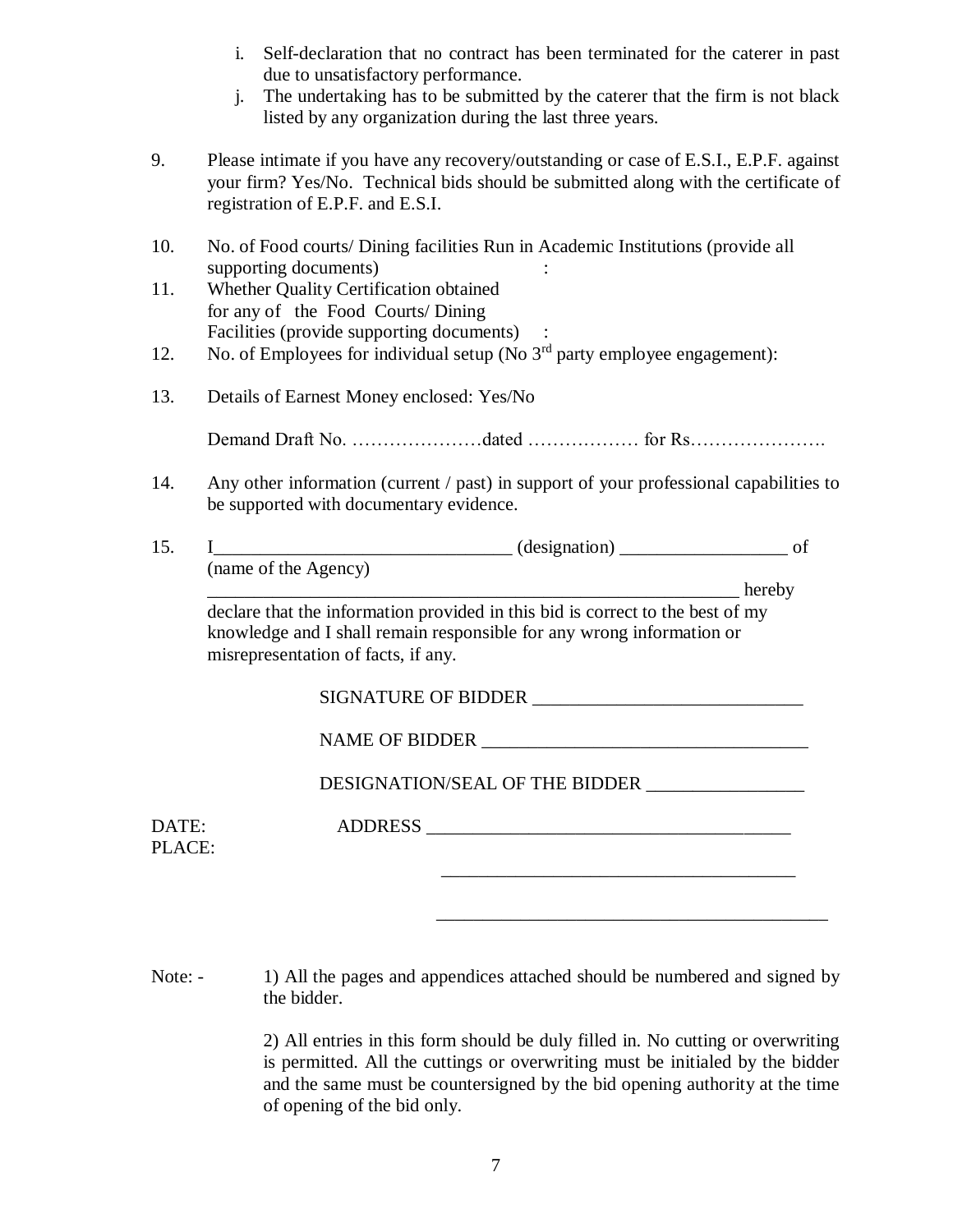# **Check List for documents attached Please ensure that you have enclosed the following before submitting the tender:**

| Sl. No.          | <b>Detail of document attached</b>                                                                   | Proof attached (Yes/No) |                |  |
|------------------|------------------------------------------------------------------------------------------------------|-------------------------|----------------|--|
|                  |                                                                                                      | Yes                     | N <sub>0</sub> |  |
| 1.               | Separate envelope consisting the tender document fee                                                 |                         |                |  |
|                  | receipt/DD and DD for EMD/ as specified for each item                                                |                         |                |  |
|                  | separately)                                                                                          |                         |                |  |
| 2.               | Technical Bid Documents in a separate sealed envelope                                                |                         |                |  |
| 3.               | Financial Bid in a separate sealed envelope.                                                         |                         |                |  |
| $\overline{4}$ . | Tender document fee                                                                                  |                         |                |  |
| 5.               | <b>Earnest Money</b>                                                                                 |                         |                |  |
| 6.               | Proof of date of company in corporation                                                              |                         |                |  |
| 7.               | Date of its establishment                                                                            |                         |                |  |
| 8.               | Experience (in years) in providing catering services                                                 |                         |                |  |
| 9.               | <b>ESI Registration Number</b>                                                                       |                         |                |  |
| 10.              | <b>EPF Code Number:</b>                                                                              |                         |                |  |
| 11.              | <b>GST Number</b>                                                                                    |                         |                |  |
| 12.              | Photocopy of PAN                                                                                     |                         |                |  |
| 13.              | ISO:9001 certificate                                                                                 |                         |                |  |
| 14.              | Proof of financial turnover of the agency for the past three                                         |                         |                |  |
|                  | years (certificate from the C.A. and balance sheet for the                                           |                         |                |  |
|                  | last three years duly certified by the C.A.                                                          |                         |                |  |
| 15.              | Detail of at least three major contracts of catering services                                        |                         |                |  |
|                  | handled by the agency with documentary evidence along                                                |                         |                |  |
|                  | with the performance certificate                                                                     |                         |                |  |
| 16.              | Sales Tax/Trade Tax Registration Number                                                              |                         |                |  |
| 17.              | Income Tax Clearance Certificate (Last 3 years)                                                      |                         |                |  |
| 18.              | <b>Bank Solvency Certificate</b>                                                                     |                         |                |  |
| 19.              | Municipal license, shop & establishment registration,                                                |                         |                |  |
|                  | municipal certificate/license                                                                        |                         |                |  |
| 20.              | /FSSAI certificate                                                                                   |                         |                |  |
| 21.              | Self-declaration on the letterhead of the bidder(s) that it                                          |                         |                |  |
|                  | has never been involved in any legal activity or financial                                           |                         |                |  |
|                  | frauds.                                                                                              |                         |                |  |
| 22.              | Self-declaration that no contract has been terminated for                                            |                         |                |  |
|                  | the caterer in past due to unsatisfactory performance.                                               |                         |                |  |
| 23.              | Self-declaration that the firm have any                                                              |                         |                |  |
|                  | recovery/outstanding or case of E.S.I., E.P.F.? (Yes/No?                                             |                         |                |  |
| 24.              | Supporting documents for number of food courts/dining                                                |                         |                |  |
|                  | facilities run in academic institutions                                                              |                         |                |  |
| 25.              | Proof of quality certification obtained for any of the food                                          |                         |                |  |
|                  | courts/dining facilities                                                                             |                         |                |  |
| 26.              | Proof of number of employees for individual setup (No 3rd                                            |                         |                |  |
|                  | party employee engagement)                                                                           |                         |                |  |
| 27.              | Any other information (current/past) in support of<br>professional capabilities to be supported with |                         |                |  |
|                  | documentary evidence.                                                                                |                         |                |  |
| 28.              | Undertaking of annual financial turnover                                                             |                         |                |  |
|                  |                                                                                                      |                         |                |  |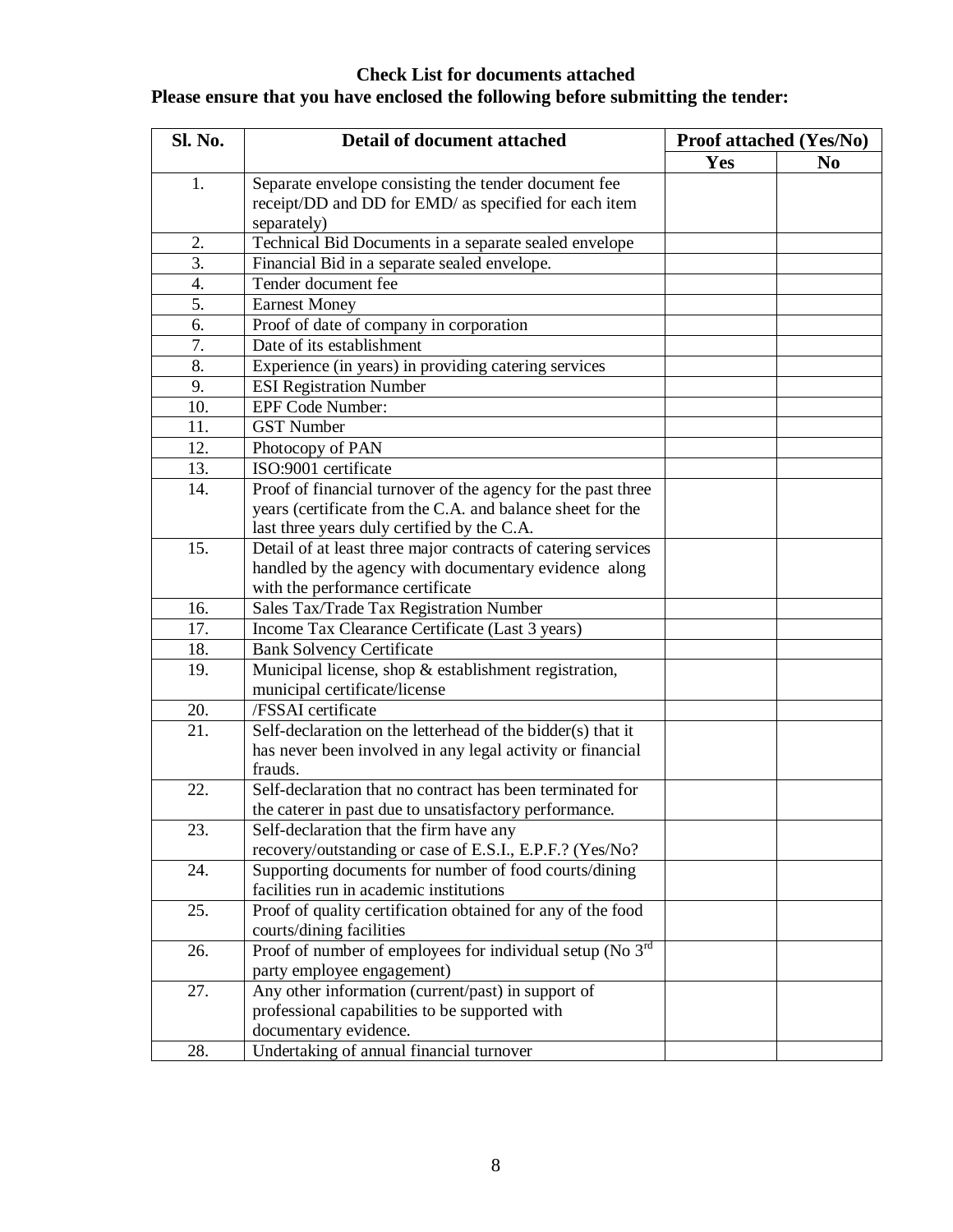## **Part – B: Financial Bid Form**

# **TENDER FOR RUNNING THE CATERING FACILITY AT CUH, MAHENDERGARH**

# **FORMAT FOR SUBMITTING THE FINANCIAL BID FOR PROVIDING CATERING SERVICES IN HOSTELS OF CUH, MAHENDERGARH-123031**

The job of CATERING services is intended to be given to an established and reputed Catering Providing Agency. The bid is required to be submitted in this format only.

|     | <b>Name of the Hostel</b>                   |                      |  |
|-----|---------------------------------------------|----------------------|--|
| 1.  | Name of the Agency<br>2. (a) Postal Address |                      |  |
|     | Telephone $No(s)$<br><b>Email address</b>   |                      |  |
| (b) | Name of Contact persons(s) with address     | $\ddot{\phantom{a}}$ |  |
|     | Name and Address                            |                      |  |
|     | Telephone $No(s)$                           |                      |  |
|     | Email                                       |                      |  |
|     | Mobile No.                                  |                      |  |

- 3. Address of the Headquarters
- 4. Name, Designation and contact address with telephone no. of the person authorized to sign on behalf of and responsible to the Bidding agency

 $\overline{a}$ 

5. Sample Signatures of the bidder.

**Signature**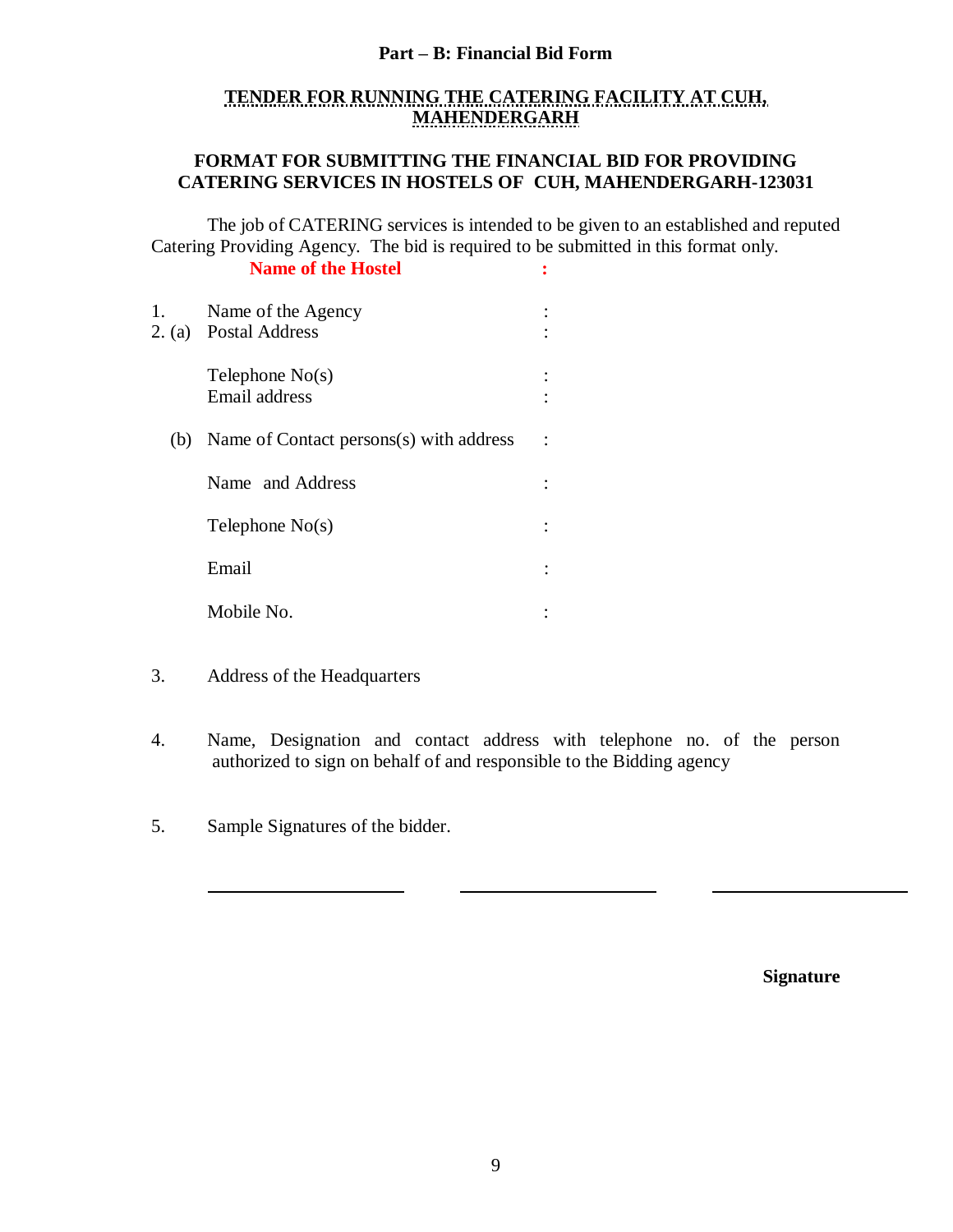#### **6. Charges:**

| Sl. | Items               | Offered rate*(Rs.) per head including all |
|-----|---------------------|-------------------------------------------|
| No. |                     | taxes                                     |
|     |                     | Cost of Food                              |
| A   | <b>Breakfast</b>    |                                           |
|     | Lunch               |                                           |
|     | Dinner              |                                           |
|     | <b>Full Day</b>     |                                           |
|     | Charges per month   |                                           |
|     | (On pro-rata basis) |                                           |

\*Rates per head to be quoted by caterer as per sample menu enclosed. The menu is only indicative and can be revised by the Warden /Assistant Warden in consultation with students and Vendor.

\*These prices should include all kind of material cost and profit margin of contractor.

No extra charges will be paid or reduction of sample menu will be entertained for providing snacks (sample menu attached) during exam weeks  $($   $\sim$  15 days/semester)

7. Staff Ratio to be engaged: 20 Students: 1 Staff (Manager, accountant & storekeeper will not be counted as service staff)

An overall ratio of 1 staff per 20 residents should be maintained, out of which a minimum of four cooks and six bearers per 300 residents should be utilized in mess facilities. Rest staff may be appropriately used.

Service Staff ratio to be engaged: (except manager, accountant & storekeeper)

#### **Notes**

- 1. The charges should include the consolidated salary consisting of pay and allowances, taking into account of the expected raise in the minimum wage. The quoted monthly charges are inclusive of all components including taxes and should be valid for a minimum period of one year from the date of award of contract.
- 2. The contract will be awarded initially for one year and may be extended for another year if the services provided by the Agency are found to be satisfactory by the Warden/Assistant Warden of the respective hostels. For the extended period same rates and conditions shall apply. However, increase, if any, in the minimum wages as revised by Central Govt. may be considered by the University, on production of documentary proof by the Agency.
- 3. No escalation in rate would be entertained for a period of 1 year.

|                                   | SIGNATURE OF THE BIDDER     |
|-----------------------------------|-----------------------------|
| DATE : __________________________ | NAME OF THE BIDDER          |
|                                   | DESIGNATIO                  |
|                                   | OFFICIAL SEAL OF THE BIDDER |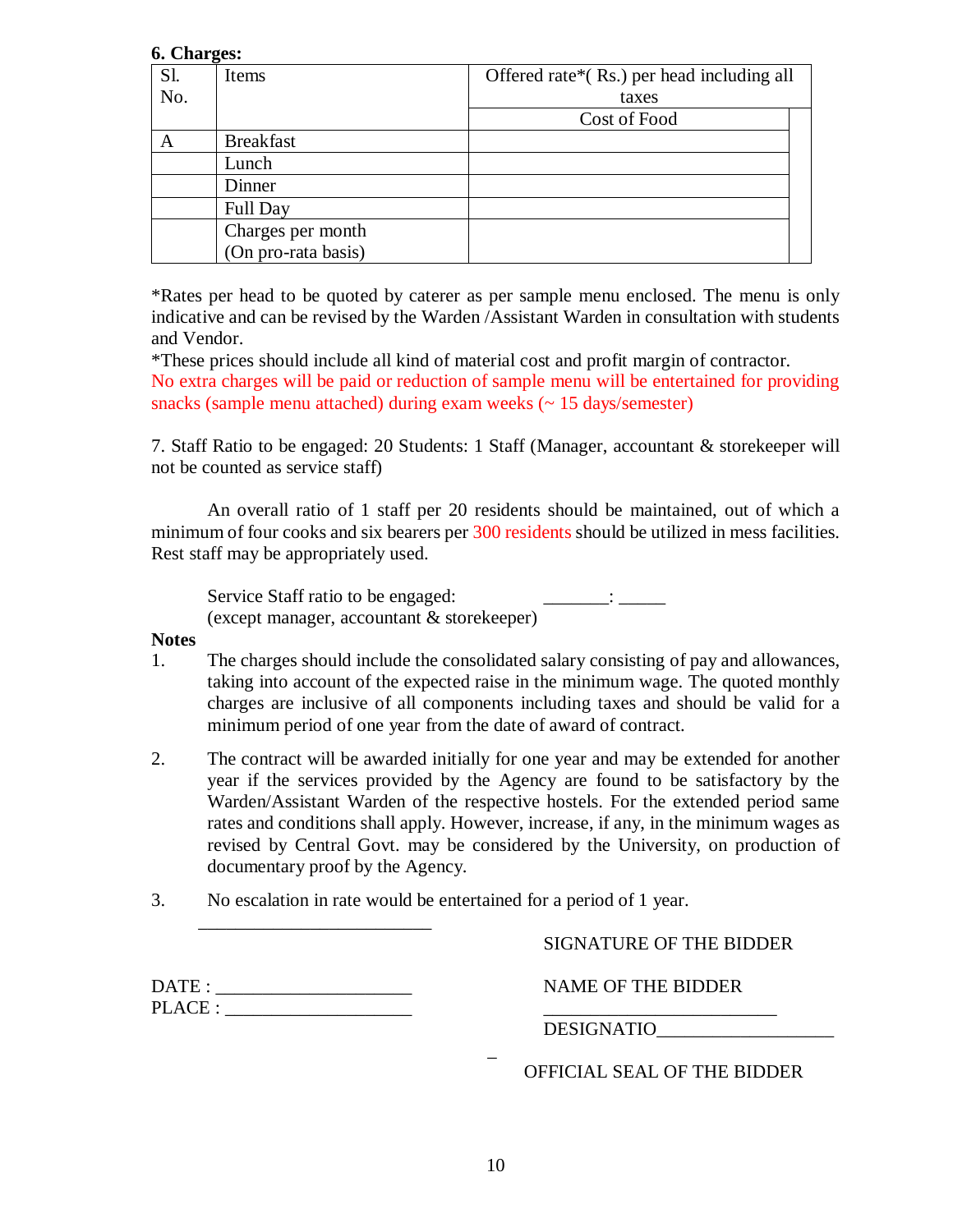# **UNDERTAKING OF ANNUAL FINANCIAL TURNOVER**

Member Secretary Hostel Management Committee Central University of Haryana, Mahendergarh Mahendergarh - 123031(HR)

> 1. This is to certify that the annual turnovers of our company/agency named as..........................................................during last three financial years are as: **Year** Amount (in lakhs)

> > $\mathcal{L}_\text{max}$  and  $\mathcal{L}_\text{max}$  and  $\mathcal{L}_\text{max}$

 $\overline{\phantom{a}}$  , and the contract of the contract of the contract of the contract of the contract of the contract of the contract of the contract of the contract of the contract of the contract of the contract of the contrac

 $\overline{\phantom{a}}$  , and the contract of the contract of the contract of the contract of the contract of the contract of the contract of the contract of the contract of the contract of the contract of the contract of the contrac

2. Certificates of the annual turnover of the said company/agency from Income Tax Officer/Govt. approved Auditors, are attached herewith.

3. The copies of balance-sheet for the above years are attached with this undertaking.

**Managing Director/ Head of the Company/ Agency (Stamp Seal)**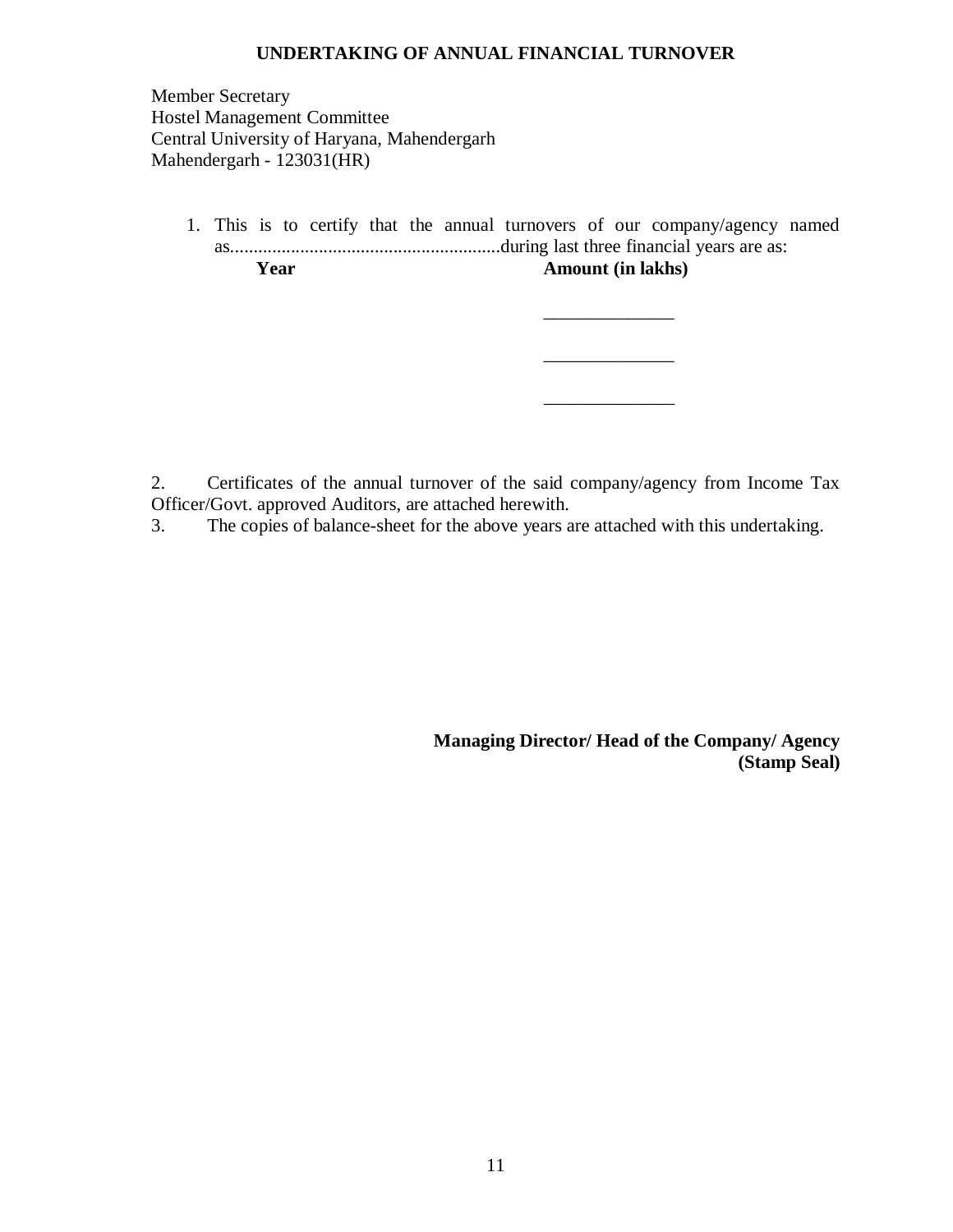# **TERMS AND CONDITIONS:**

- 1. The mess caterer shall have to serve breakfast, lunch, evening snacks (only during exam weeks) and dinner as per menu (similar to sample but not limited to) prepared by HMC in consultance with Warden/Assistant warden of the respective hostel.
- 2. Menu shall be decided in consultation with Warden/Assistant warden of the respective hostel.
- 3. Eggs shall be served by the caterer as per menu.
- 4. Caterer need to display regular mess bill on the notice board before sending a copy to HMC every month.
- 5. Caterer has to obtain all licenses in the name of the mess from the relevant authorities, which are necessary for providing catering (food) services for complete tenure & ensure the validity of each license. A valid food safety license needs to be always there with the caterer in the name of the mess.
- 6. HMC administration shall provide the following facilities to the caterer:
	- a. Covered area including furnished dining hall and equipped kitchen as available in the mess.
	- b. Cutlery/ crockery for serving lunch, dinner and breakfast shall be provided one time as available presently in the mess.
	- c. Furniture presently available in the mess as is where is.
	- d. Fuel gas fixtures as available in the mess as is where is.
	- e. All cooking equipment as presently available in the mess shall be provided to the caterer as is where is.
	- f. AMC and maintenance of all the equipments will be the responsibility of caterer. Charges has to be borne by the caterer. HMC will monitor the AMC and maintenance and time to time request caterer for repair.
- 7. Any additional utensils and other items as required for cooking/serving etc. of the food shall be arranged by the caterer himself without additional cost.
- 8. The caterer and his staff shall not enter in any of the Hostel rooms/ restricted area of the University without prior permission from the competent authority.
- 9. Breakfast, lunch, evening snacks (only during exam weeks) and dinner shall be served only in the dining hall at scheduled timings to be fixed by the HMC/Hostel administration as per season. The duration for breakfast, lunch, evening snacks (only exam weeks), and dinner shall be as follows.

| <b>Breakfast</b> | 2 hours $(7:00 \text{ am to } 9:00 \text{ am})$    |
|------------------|----------------------------------------------------|
| Lunch            | 2 hours $(12:00 \text{ noon to } 2:00 \text{ pm})$ |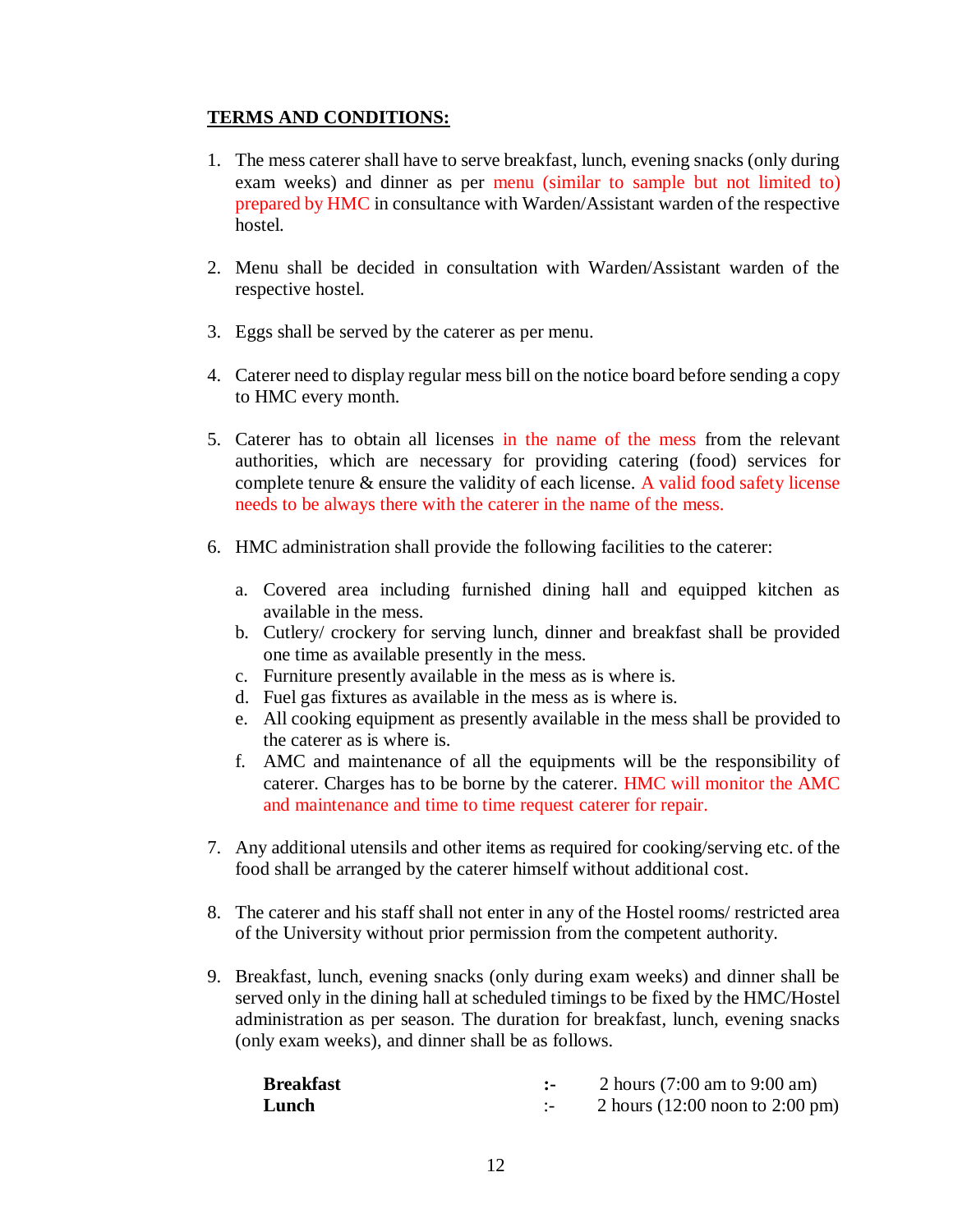**Evening snack (Only exam weeks)** :- 1 hours  $(4:30 \text{ pm to } 5:30 \text{ pm})$ **Dinner** :- 2 hours (7:00 pm to 9:00 pm)

- 10. Basic menu is unlimited, special items **(highlighted in bold in sample menu)** such as sweets and fruits are limited. Sweets and other processed items shall be prepared in the mess premises only.
- 11. Procurement of first quality provisions, vegetables, milk, LPG cooking fuel etc. will be the responsibility of the caterer and safety measures are to be provided by the caterer himself/themselves. Milk, Paneer & Ice-cream etc. shall be procured from /Authorized vendors/suppliers approved by HMC.
- 12. The Caterer shall use only branded raw material and best quality provisions for preparing the food. All items should bear FSSAI stamp and should comply to the Food Safety Act, 2006. Brands of products will be decided by the HMC . A quality control Supervisor along with the HMC will check all the materials brought to the mess and the cooking practices adopted by the caterer. Cooking practice shall not be changed in any circumstances without consulting HMC. **The caterer will use approved brands for each item. In the event of the quality and quantity of the food served being poor and/or inadequate, the Warden/Assistant warden of the respective hostel are free to impose monetary fine as deemed fit on the caterer including waving off the particular meals charges. Such imposed fines will be adjusted against the payments due to the caterer.**
- 13. The Caterer shall be solely responsible for the arrangements of fuel gas, and their safety. Only commercial LPG gas cylinders shall be used by the caterer.
- 14. The Caterer shall provide Breakfast, Lunch, evening snacks (only in exam weeks) & Dinner as per menu (similar to sample provided in annexure) prepared by HMC. The cost includes man power, fuel cost, procurement of rice & provisions and vegetables of good quality and others items. Further, the cost of these raw materials shall be inclusive of loading and unloading, transportations, storage at dining hall premises, statutory taxes including GST, duties and all other levies (existing and which may be imposed from time to time) for which no additional cost is payable or reimbursable by the HMC .
- 15. When circumstances warrant, the Caterer should cater to large number of students/staff members at very short notice. Similarly, fluctuations in strength during vacation periods shall have to be accommodated.
- 16. Caterer will ensure proper uniform (including gloves and caps) for the mess staff i.e. waiters, cooks, masalchi and other utility workers. Failing to abide by this may lead to monetary fine.
- 17. All costs (men and materials) involved for providing the three meals (breakfast, lunch and dinner) and occasional evening snacks have to be borne by the caterer. The caterer shall display proper mess bill for each month for payment by students. A copy of bill will be sent to HMC office for information.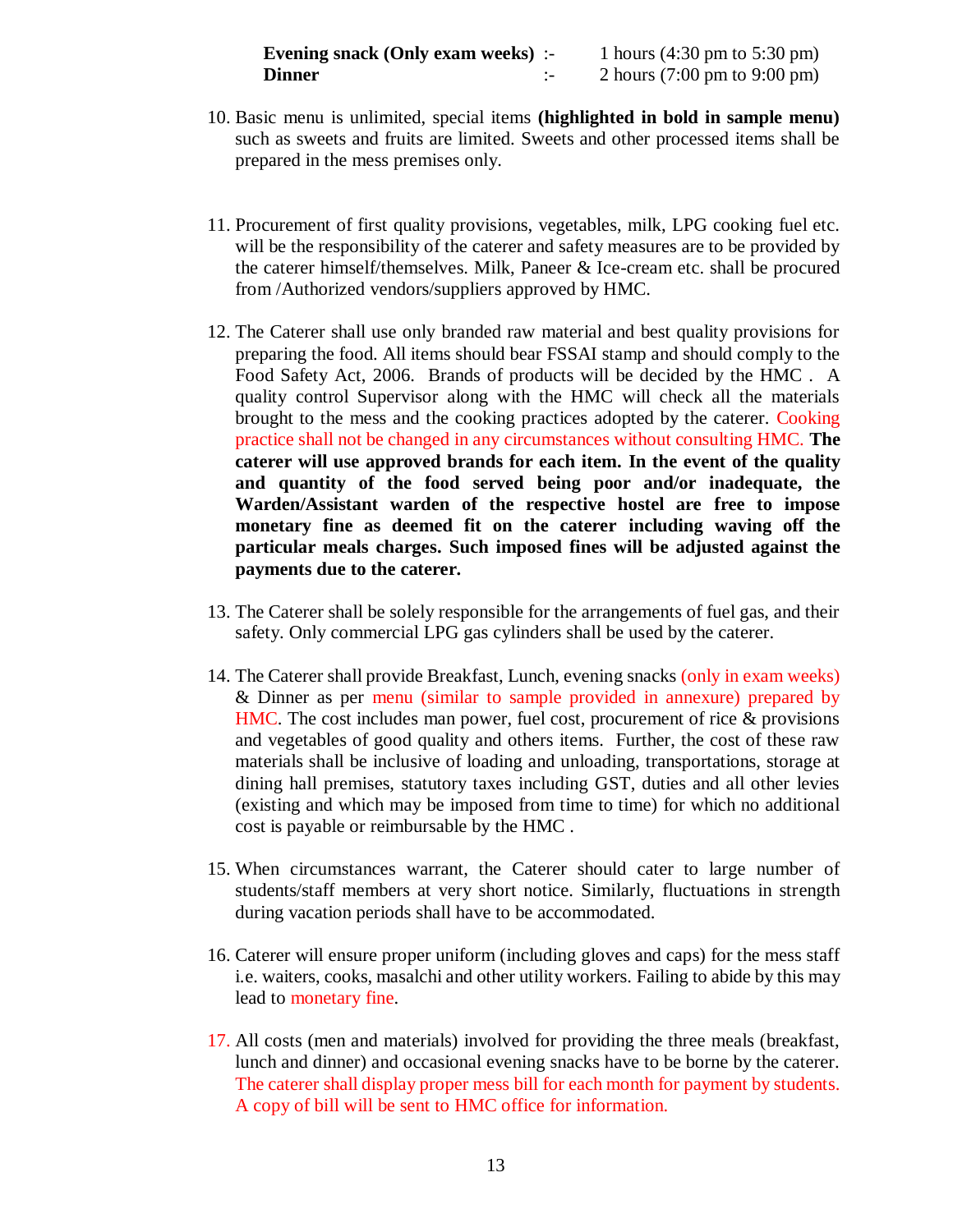- 18. The contract shall be for one academic session starting from  $2<sup>nd</sup>$ , May 2022 or as decided by HMC.
- 19. The HMC/Hostel administration may at its discretion cancel this contact without giving any reason thereof.
- 20. HMC shall have the right to frame rules from time to time that it may deem fit. The caterer shall have to abide by these rules.
- 21. The Caterer / his worker(s)/ his nominee will not be permitted to stay overnight in the hostel/Mess premises without prior permission of hostel administration.
- 22. Caterer has to pay electricity charges for whole mess premises on actual consumption as per CUH Tariff and Rules. Flate rate of Rs. 1000/- for each mess towards water charges will be paid by caterer within ten days of issue of bill.
- 23. Performance bank guarantee of Rs. 2.0 (Two) Lakh from any nationalized bank in prescribed from, in favour of **Registrar, Central University of Haryana Mahendergarh** within 3 days from the date of letter of intent. It shall be the guarantee for the faithful and due performance of the contract by the caterer in accordance with the terms and conditions specified in this contract. The guarantee shall be in full force upto and including six months after the contract is over. The University shall have an unqualified option to invoke the same and claim the amount therein, if the caterer fails to honour any of his commitments under the contract and / or in respect of any amount due from caterer to the University. The guarantee amount shall be payable without demur on demand to the University and without any condition whatsoever. The performance guarantee shall be returned to the caterer without any interest 6 months after the expiry of the contract, subject to fulfillment of all contractual obligations by the caterer after endorsement by respective Hostel Warden and Assistant warden.
- 24. The premises of the mess will be used for the purpose for which this contract is made and not for any other purpose without the written permission of the Competent Authority. If found later, strict action will be taken against the caterer.
- **25.** The Caterer will not be permitted to franchise the Hostel Mess for any other commercial activity. If found later strict action will be taken against the caterer.
- 26. No person with any offensive police record will be allowed to work in the Hostel Mess. **No child labour is allowed in the mess.**
- 27. Safety measures like fire, theft etc is to be provided by the Caterer himself/ themselves.
- 28. Any change like timing of operation, rate of items and any additional item to be included in the Mess will require the permission of the respective Hostel administration and HMC.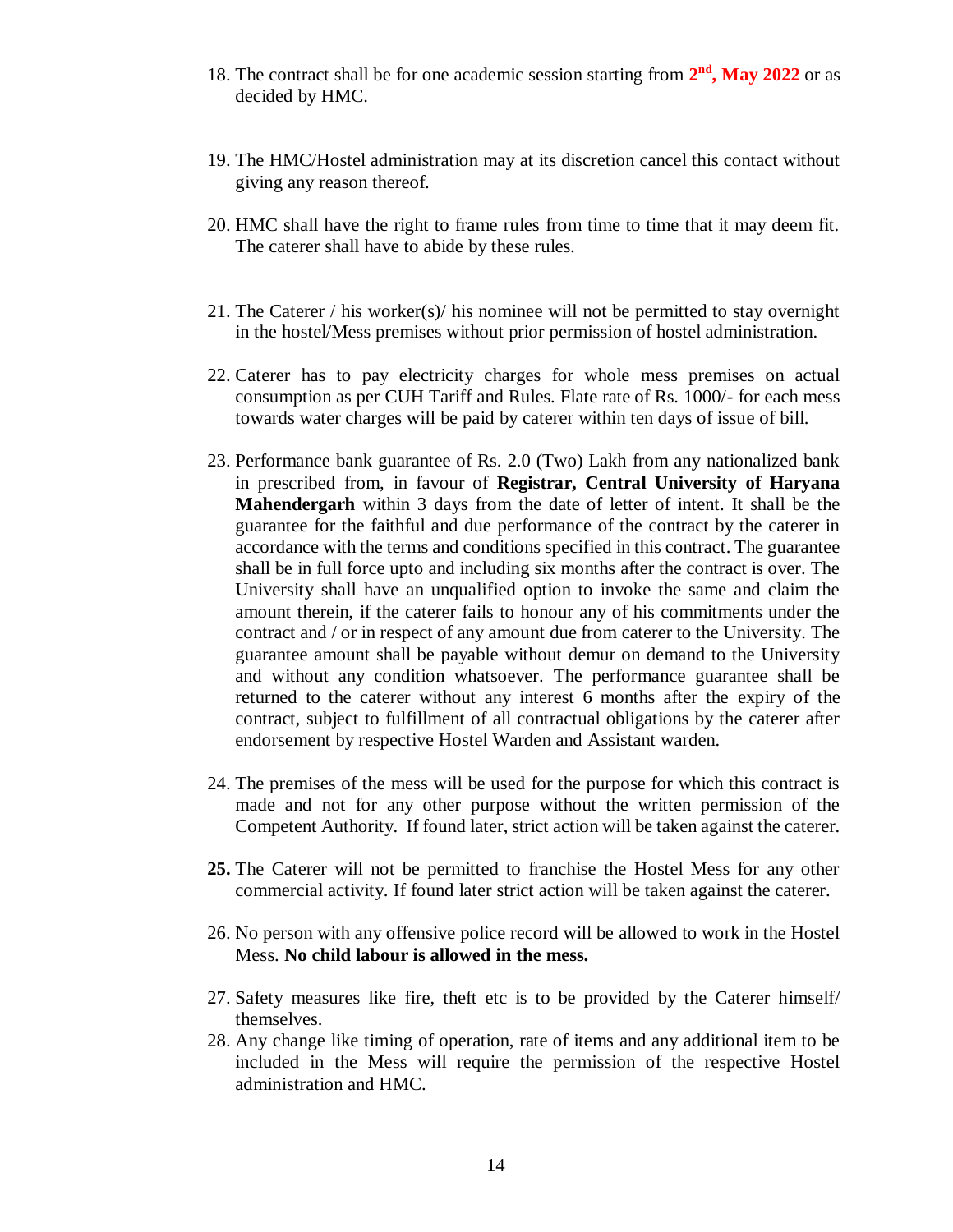- 29. The Caterer will ensure and comply with the provisions of various municipal and other Rules / Regulations / Laws of the Government in respect of wages and other benefits to his employees.
- 30. This University shall not be the party in case any dispute takes place between the Caterer and his employees and third party for e.g. venders.
- 31. No request for rebate for a period of less than three days at an instance will be permissible. Request for rebate will be considered if the same is submitted at least 24 hrs in advance with the approval of hostel warden. However, the maximum number of days for rebate should not exceed to 35 days in a semester except in special circumstances as approved by the Hostel Warden and Assistant warden.
- 32. Alternate sick/fast diet shall be provided by the caterer in lieu of normal menu. The menu for sick diet/fast diet will be decided by the mess committee.
- 33. Extra items, as decided by the mess committee and HMC need to be made available by the caterer. The rate will be decided by HMC in consultation with the vendor.
- 34. Meals Service to rooms is allowed only to sick students with prior approval of the Hostel authorities. For room service (including delivery and collection and utensils) appropriate workers must be appointed by Caterer.
- 35. Only residents of the Hostel and authorized guests will be allowed to take meal in the mess. Guest's charges will be as per HMC norms. This can be amended by HMC from time to time. Strict action (including financial penalty) will be taken against the caterer, if it found that unauthorized guests are being entertained for messing facility.
- 36. For each of the meals or extra items, it will be mandatory for the caterer to serve the items of a fixed weight / size at a price approved by the HMC.
- 37. All items will be cooked in the kitchen of the Hostel mess facility. No cooked item, except some snacks identified beforehand, will be brought from outside. Sweets and other processed items shall be prepared in the mess facilities only. No extra charges should be charged other than MRP.
- 38. On special occasions, the menu will be identified by the Mess Hostel administration and the rates for the same will be approved by the HMC before the actual event. The payment for the special meal will be made as per the approved rates after deducting the rates of the corresponding regular meal.
- 39. One Supervisor/Manager (Caterer's representative) will always be present in each hostel during breakfast, lunch, evening snacks (only exam weeks) & dinner. It is desirable that the same supervisor continues at least for one semester. In case of any change, the Hostel authorities should be informed. Further the supervisor will ensure the quality & quantity of food, upkeep and ambience in the mess.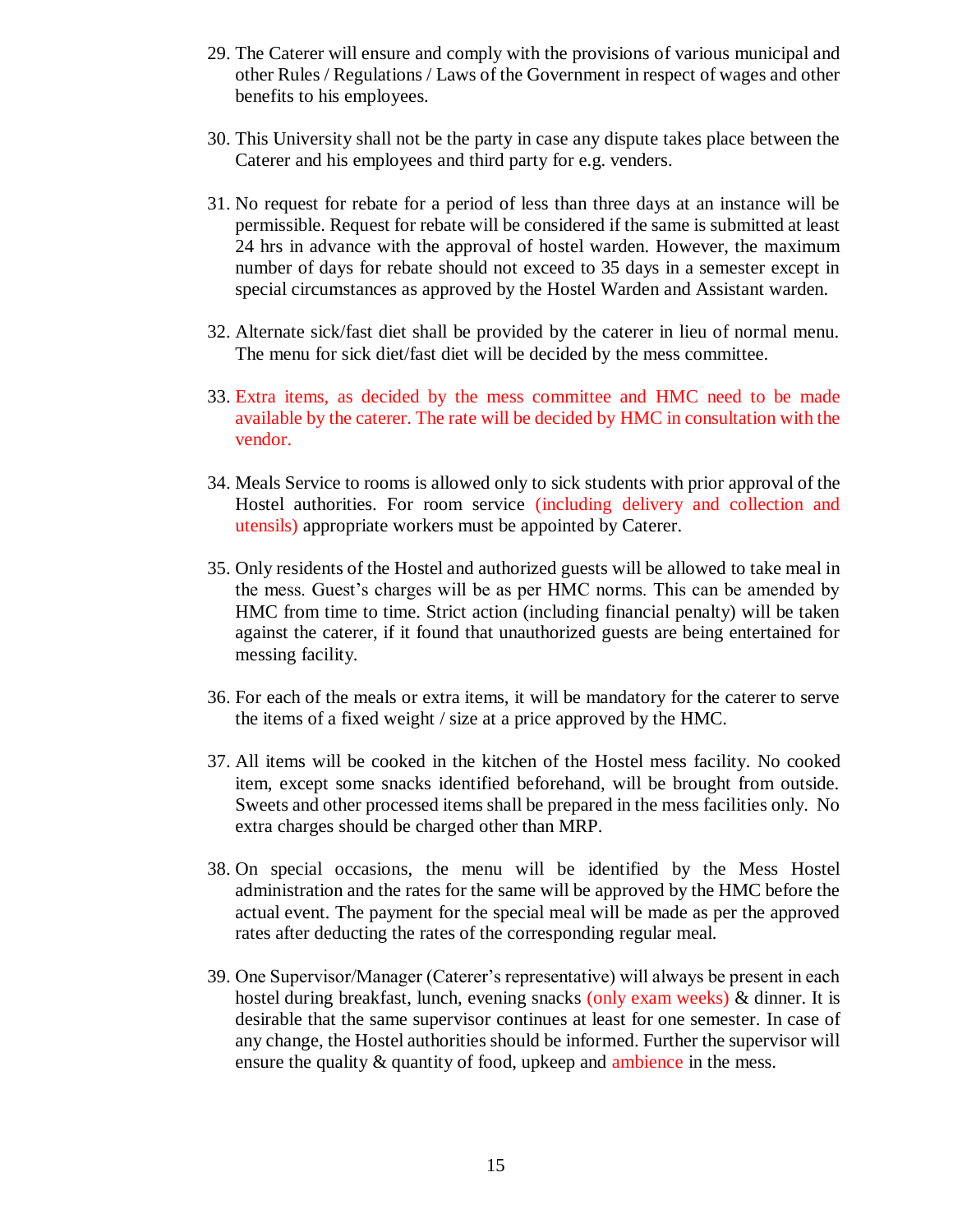- 40. The caterer has to ensure hygiene within the cooking place, dining hall, wash room and the surroundings of mess and maintain the electrical appliances such as lights, fans, switches, exhaust fans, biometric system, Computer, sound system etc.
- 41. The caterer has to maintain the greenery in the mess premises.
- 42. The caterer has to ensure proper food quality in the mess to the satisfaction of the students and mess management. A suggestion book /complaint book should be duly signed and will be maintained in each mess facility which will be periodically reviewed by Hostel authority & HMC. Complaint/suggestion regarding mess will be also obtained from the inmates through mobile app maintained by CUH Mahendergarh. Supervisor/Manager has to respond all the complaints of the inmates (both in register and app) and resolve the issues to the satisfactory level as soon as possible. In case the quality of meal is below acceptable standards, the Warden/Assistant warden/HMC may issue a warning. The contract will be terminated in case three such warnings are issued within the contract award period. If the contract is terminated, the security money shall be forfeited. Further, caterer has to vacate the premises of Hostel and mess within three days of termination of the contract after handing over all items as received at the beginning of contract period or vacation of premises will be enforced or deemed fit. However, during this period, he should provide all cooperation to get the mess operated by another party chosen by the HMC.
- 43. If at any stage the involvement of the Caterer in any undesirable activity is found, inside or outside the premises of the University, which may bring disrepute to the University, the contract is liable to be terminated by the Competent Authority by giving one month's notice. In case Caterer wants to terminate the contract, he / she have to give minimum one month notice.
- 44. Maintenance and upkeep of kitchen and dining hall before and after each meal, dusting and cleaning of dining tables frequently during the meals shall be done by the mess staff. It should be documented properly by the concerned staff  $\&$  signed by the supervisor/manager. Time to time HMC will verify the record. If found any negligence in these issues, strict action will be taken by CUH/HMC authority.
- 45. The Caterer shall provide sufficient consumable items such as towels/paper napkins/soap etc. as per requirement. In no circumstances, dirty towels will be used in wash basin area or for the purpose of plate and spoon wiping.
- 46. Caterer shall be responsible for the safe custody of the articles in the kitchen and dining hall and shall make good the loss at his own cost. The security and safety within mess premises shall be the responsibility of the caterer.
- 47. To provide required number of staff in various categories for catering and managing the kitchen, sufficient manpower for smooth functioning of the mess shall be provided by the caterer in consultation with the Warden/Assistant warden whose decision shall be final and binding.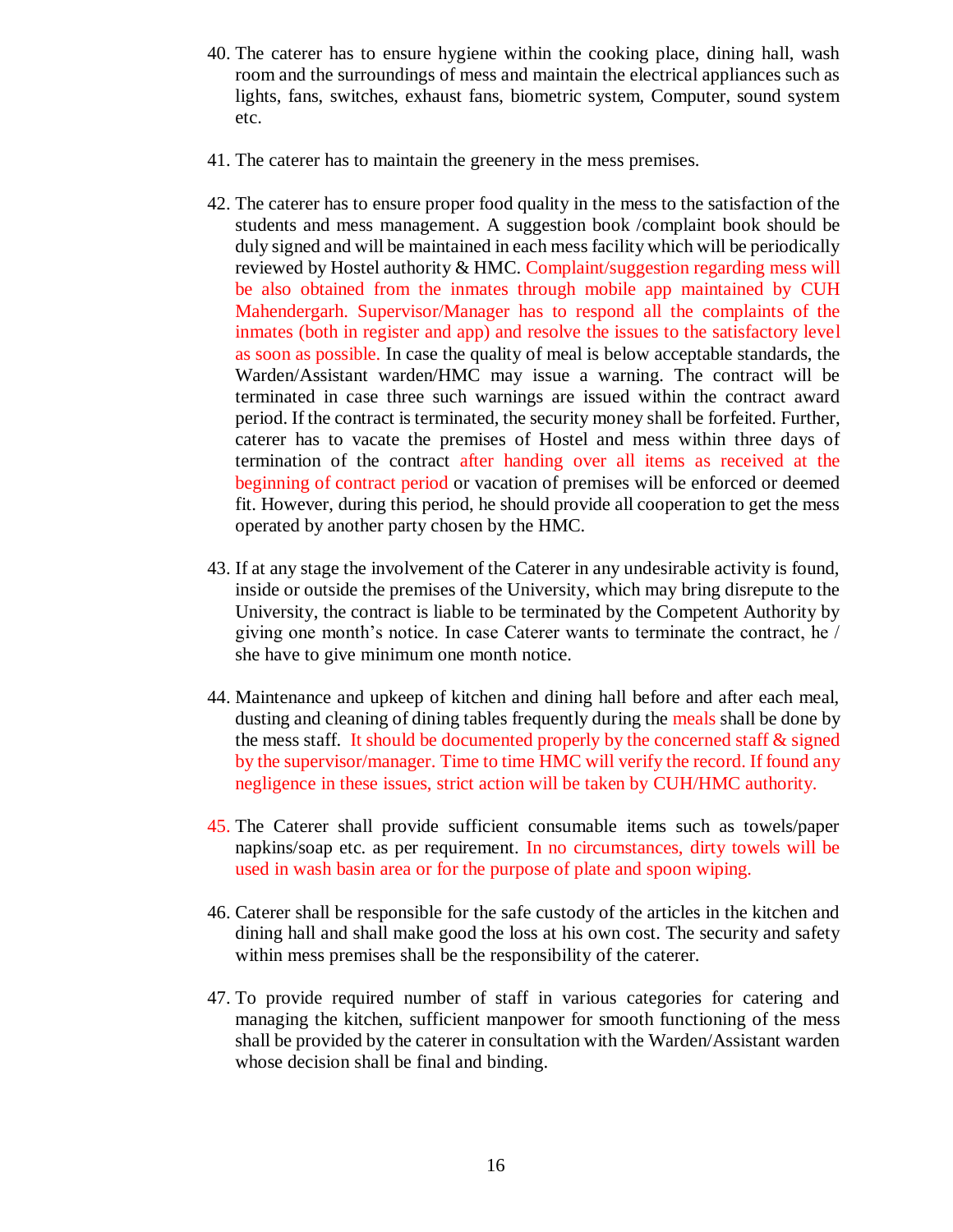- 48. The caterer shall employ only adult trained staff with good health and sound mind. He shall also nominate qualified and experienced manager / supervisor /cook for the mess. Experience certificate for the head cook needs to be submitted in HMC at the beginning of the contract period. Roles and responsibilities of the staffs should be decided beforehand and frequent change of these will not be allowed.
- 49. The Caterer should ensure that all the employees are free from communicable diseases. Medical certificates to this effect should be made available for inspection by the authorities. Periodical medical checkup (semester wise) is compulsory and the responsibility of the caterer.
- 50. The caterer will get regular pest and rodent treatment done so as to maintain hygiene in the mess facilities (Inside & outside area).
- 51. The caterer will not sell any alcoholic beverages/cigarettes nor permit any person to bring it from outside for the purpose of drinking/smoking along with other food articles which may be sold. If found strict action will be taken against the caterer.
- 52. The caterer shall be responsible for all his employees in observing all security and safety regulations and instructions as may be issued by the University from time to time. Further, Police verification of all employees and its report should be submitted to the Hostel authorities within one month from the date of the award of contract. The copy of personal records of all employees should be made available to Hostel authorities with the commencement of the contract.
- 53. The caterer shall not appoint any sub-caterer for the work assigned to him. If found so contract shall be terminated immediately and security deposit will be forefitted.
- 54. The caterer's staff shall not be treated as the University staff for any purpose whatsoever. The caterer shall be responsible for strict compliance of all statutory provisions of relevant labour laws applicable from time to time in carrying out the assigned mess maintenance. The University shall not be liable to any penalty under relevant labour rules, enactment or related regulations for which the caterer is responsible under the law. However, if the University is forced to pay any cost of any nature on account of caterer's liabilities the said cost will be recovered from the dues or security amount payable to the caterer.
- 55. The caterer shall be responsible for fulfilling the requirements of all statutory provisions of relevant enactments, viz., Minimum Wages Act, Payment of Wages Act, Industrial Disputes Act, Gratuity Act, Contract Labour (Regulations & Abolition) Act and all other labour and industrial enactment at his own risk and cost in respect of all staff employed by him. The University shall be indemnified for any action brought against it for any violation/non-compliance of any of the provisions of any acts etc. The caterer shall maintain all records required to be maintained under the statutory enactment and HMC/ Warden/Assistant warden shall be entitled to inspect all such records at any time.
- 56. The University shall not be liable for any damage or compensation payable in respect of or in consequence of any accident or injury to any workman or other person in the employment of the contractor through claim from insurance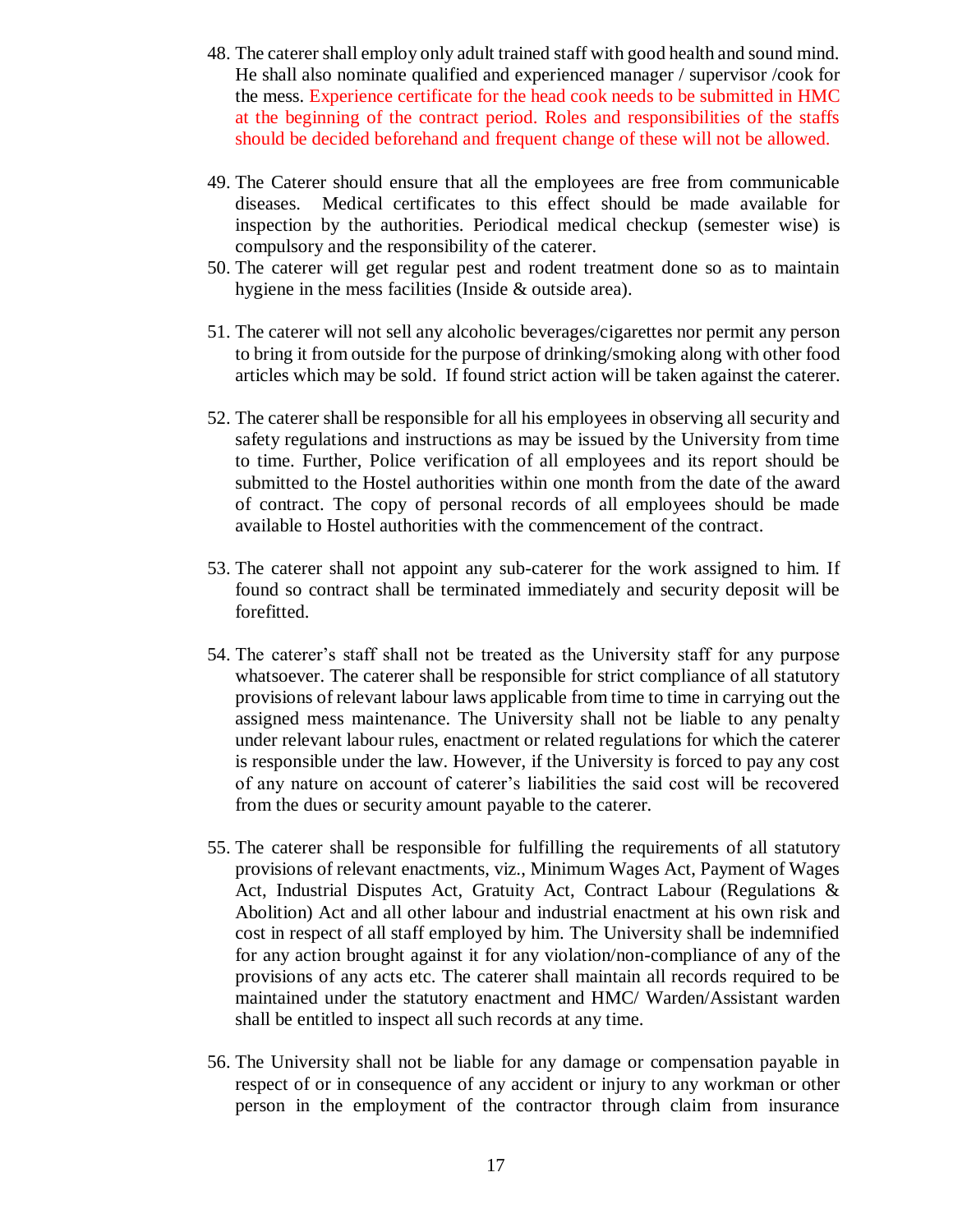company. The contractor shall indemnify and keep the University indemnified against all such damages and compensation whatsoever in respect or in relation thereto.

- 57. The caterer shall employ at their own cost and expenses sufficient and competent staff as may be reasonably required for the fulfillment of the Licensee's obligations under the agreement and shall give their professional expert guidance and supervision to the work. The Licensee or his representative shall maintain liaison with the authorized Committee. If in the opinion of the Hostel Committee any staff or supervisor of Licensee is found unsuitable, the Licensee shall be liable to change the staff/supervisor forthwith.
- 58. The caterer shall be responsible for the discipline of his personnel and the University's Standing Orders shall be binding on the caterer and all his personnel.
- 59. The caterer will provide uniforms to his employees employed in the cafeteria at his own cost. The uniforms supplied by the caterer should be clean and in good conditions. Washing/Laundry charges will be borne by the Licensee. Uniforms will have to be approved by the Hostel Management Committee/ Hostel administration.
- 60. The employees of the caterer shall be in the employment of the caterer only and not the Licensor and the caterer shall be solely responsible for all acts of commission or omission of his employees and the caterer shall indemnify the Licensor any loss or damage which the Licensor may suffer due to any act of commission or omission of his employees. The caterer shall be solely responsible for the payment of wages of his employees.
- 61. The caterer shall ensure that the wages paid to his employees are not below the minimum wages as applicable from time to time and the Licensor shall not be liable to bear any part of the increase, if any, in the minimum wages during the terms of this contract.
- 62. The caterer agrees to cover all employees engaged by him under ESI as well as EPF as per Provisions of Acts and shall submit necessary records and return in proof of compliance of these statutory enactments. Licensee further agrees to defend, indemnify and hold the Licensor harmless from any liability or penalty which may be imposed by the Central, State, Local or other statutory authority for any alleged violation of labor enactments or other enactments, by the caterer.
- 63. In the event that the Licensor is required under law to remit or otherwise the Licensor remits the contributions of behalf of the Licensee to the concerned authorities under the ESI and EPF Acts and Rules, on a month to month basis or otherwise, then upon such remittance, the Licensor shall have the right to recover the amounts so remitted from the caterer.
- 64. The caterer shall have to mobilize his resources so as to commence the work within 10 days from the date of award of work.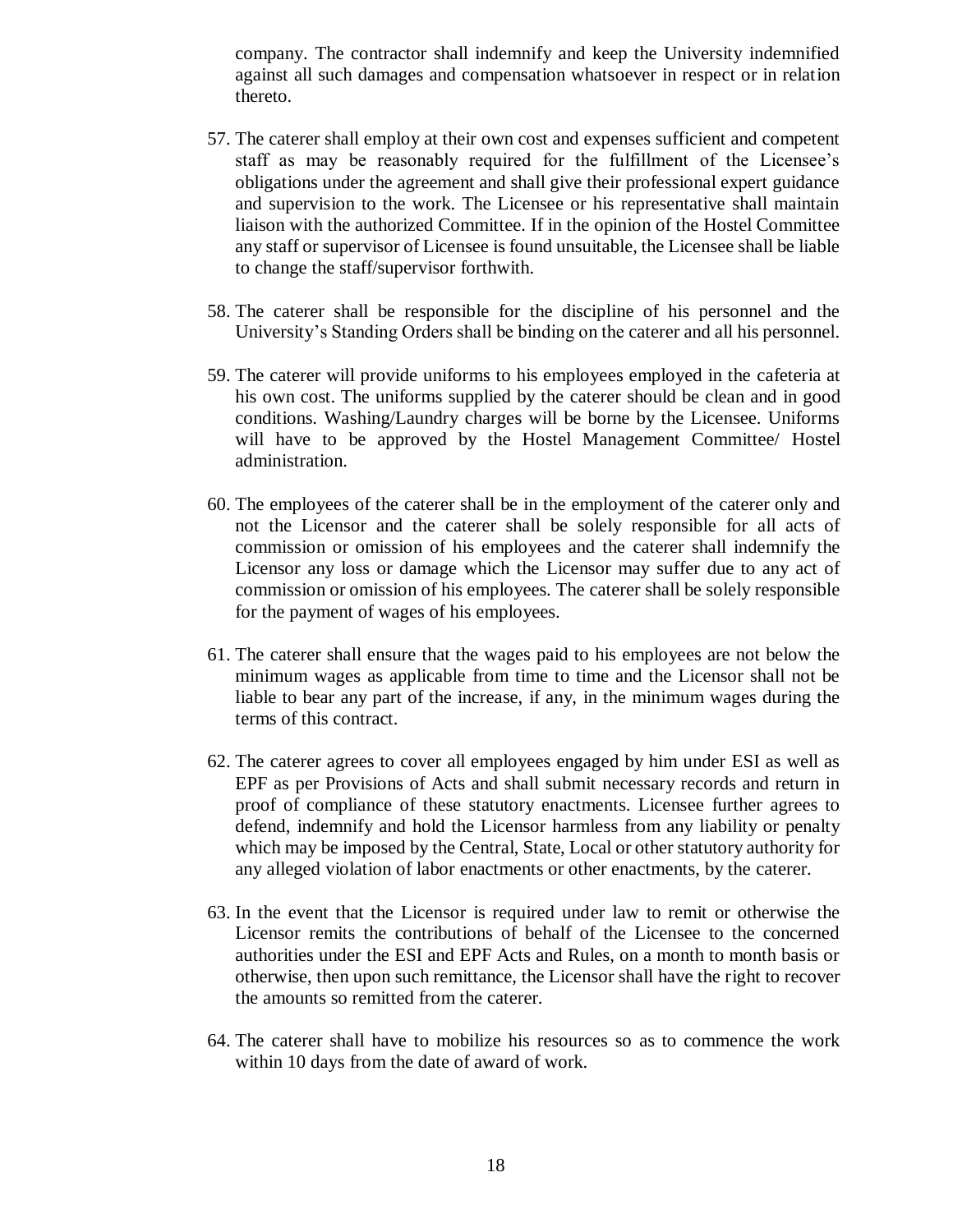- 67. The caterer shall at his own expense take workman's compensation insurance and he shall also obtain from his under-writer of such insurance a waiver of subrogation in favour of the University. The caterer shall further at his own expense register claims and pursue realization of all insurance claims. He shall produce proof of such insurance within a reasonable time from the date of issue of letter of acceptance of bid.
- 69. The caterer shall be liable for the payment of Employees Provident Fund on contributory basis under P.F Act as per prevailing rates or as per rates, if revised during the period of contract. In addition to this, inspection/ administrative charges at existing rates shall be charged and needs to be deposited to the Regional Provident Fund Commissioner's Office, Mahendergarh under intimation to HMC.
- 70. If the caterer expires/or adjudicated as insolvent or suffers from a state of unsound mind or become incapable of running the mess for any reason in that event the license created by the Licensor shall stand terminated automatically.
- 71. Income Tax shall be deducted from all payments made to the caterer as per rules and regulations in force and in accordance with the Income Tax Act prevailing from time to time.
- 72. The Licensor will not be responsible for the materials of the Licensee kept in the premises and it will be the responsibility of the caterer to keep watch on his materials and Licensor will not be responsible in any way for any loss or damage.
- 73. University shall at any time be entitled to determine and terminate the contract for any reason including unsatisfactory performance, an act of indiscipline by mess staff or violation of the terms & conditions of the contract whatsoever. A notice in writing from the University to caterer shall be issued giving 15(fifteen) days' time for such termination and vacation of the premises, without assigning any reason thereof. However, the termination of the contract shall not relieve the caterer of any of his obligations imposed by the contract with respect to the work performed prior to such termination.
- 74. All taxes, duties, levies etc., imposed by the State, Central Government and local bodies in connection with this contract in force at the time of submission of bids shall be borne by the caterer.
- 75. Price of coupons for extra items shall be decided in consultation with the Member Secretary, HMC and shall be in line with the rates existing in other hostels/ messes of the University. No item should be sold at price more than the MRP.
- 76. i. In the event of any dispute arising out of this Contract Agreement between the parties relating to this Contract Agreement, the dispute shall be referred to Sole Arbitrator, who shall be appointed by the Vice-Chancellor, Central University of Haryana, Mahendergarh. The Sole Arbitrator finally resolved the dispute in accordance with the provisions of the Arbitration and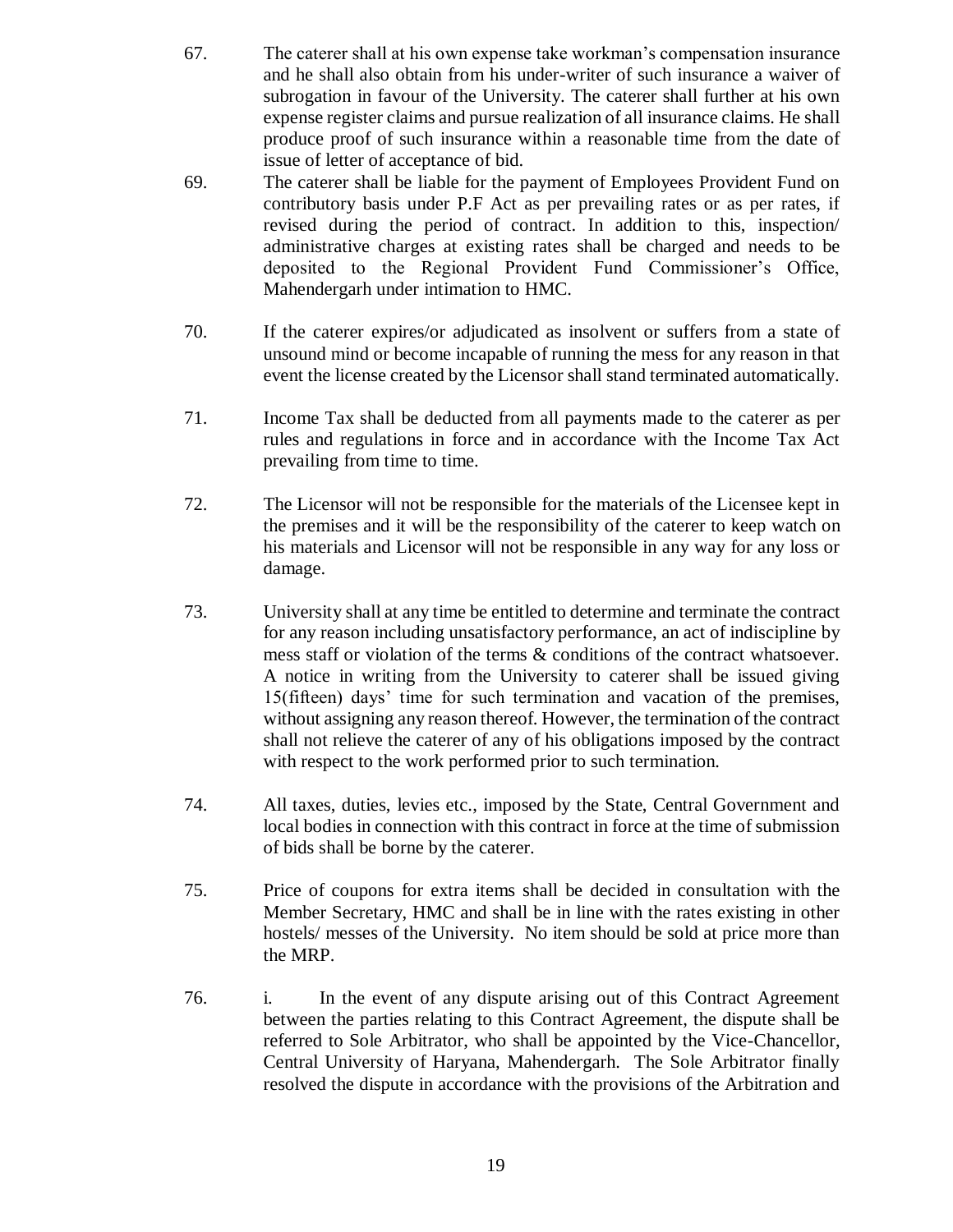Conciliation Act, 1996 (Act no. 26 of 1996). The Arbitrator shall give reasoned and speaking award.

ii. The place of Arbitration Tribunal will be at CUH Mahendergarh and Language to be used in arbitration proceeding shall be English.

iii. All action will be subject to the jurisdiction at Mahendergarh and Punjab & Haryana High Court at Chandigarh only.

- 77. The Mess premise shall be in possession of the University and the caterer is only permitted to enter the premises to manage it. Whenever the contract is terminated or the contract is concluded and the University decides that the caterer should not be allowed to run the mess, the University shall be entitled to restrain the caterer from entering CUH Campus as well as mess premises.
- 78. Hostel Administration of respective Hostel, who will look after the whole supervision and monitor day to day activities in Hostel Mess.
- 79. The Caterer shall not make or permit any construction or structural alteration of additional fitting inside the premises of the work place without prior written approval of the authorities.
- 80. The caterer shall attend a monthly review meeting of the mess committee, failing which penalty will be imposed.
- 81. It will be the duty of the caterer to ensure the smooth functioning of all the equipment provided to him by the Hostel administration.
- 82. The Licensor reserve the right to terminate this agreement in any of the following events:
	- i) If the service rendered by the caterer is found unsatisfactory;
	- ii) If the quality of raw material, prepared food is found poor; and
	- iii) If no hygiene is maintained by the caterer in and around the premises.
- 83. Non messing be allowed with rules:-
	- $\triangleright$  A person can join the mess as per contract but will have to continue for at least one month (One billing cycle).
	- $\triangleright$  A person will have to continue messing till the end of the month if he wishes to end it.
	- $\triangleright$  the caterer will be informed about non-messing by the 25<sup>th</sup> of the preceding month.

# **Terms of Payment**

a. The mess Management will not provide any advance payment. Caterer shall display copy of the monthly mess bill on the notice borad along with a list of students showing Enrolment No. (considering free messing join/leave), Name, Class and Branch in excel sheet at the end of each calendar month, which shall be paid within by the students 10 days from the date of receipt of bills. After display a copy of bill will send to respective Hostel Warden/Assistant warden.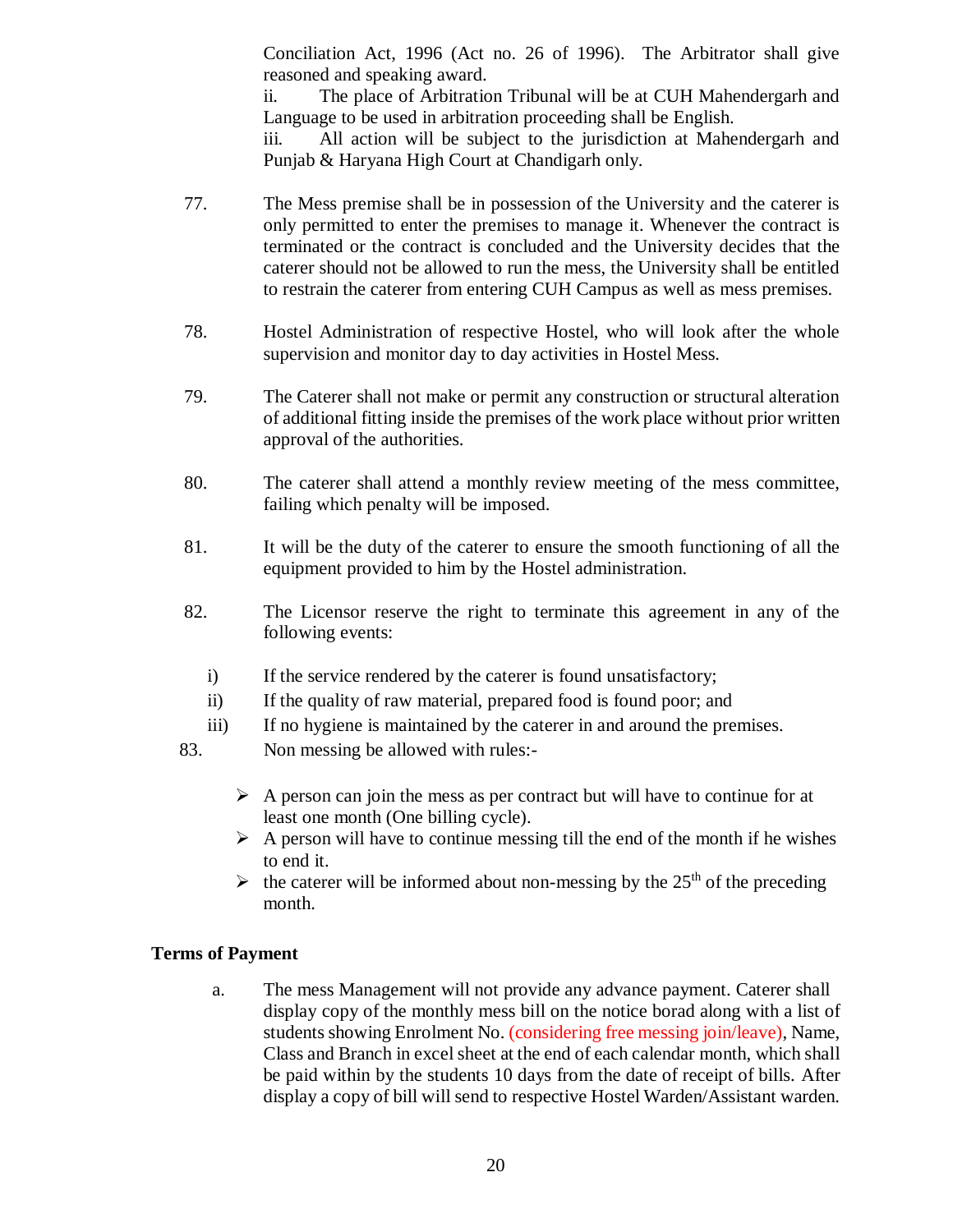The monthly bill of the caterer shall be accepted only if it is accompanied by the proof of following:

- b. Having paid due wages to all his workmen engaged on the job during the preceding month.
- c. Having deposited the contributions of EPF and ESI with the concerned authorities for the preceding month, as per the relevant statutes.
- d. Proof of payment of water charges and electricity bill.
- e. A satisfactory certificate from mess committee duly signed by respective Warden/ Provost.

## **Penalties for violation of rules, terms & conditions:**

- a. For any event of unsatisfactory food quality, quantity and services, penalty shall be imposed equivalent to 1 (one) full day meal charges or as decided by HMC subject to a maximum of 10% (10 percent) of annual contract value during the full year. The decision of Hostel Committee shall be final and binding on the caterer.
- b. Employees of the caterer shall carry personal Identity Cards issued by the caterer at all times with maximum validity till the end of contract period. These ID cards shall be verified by the Security Officer/ Hostel administration.
- c. All Identity Cards / Gate passes if any issued by the University shall be surrendered to Security Section immediately after the expiry */* termination of the contract. Final payment shall be settled only after submitting clearance from security section. Loss of cards shall be promptly reported to the Security Section.
- d. Non availability and improper maintenance of complaint/suggestion register may invoke a fine of Rs. 5,000/- on the caterer by the Hostel Committee. Similar will be also applicable in case unattended complaints (up to satisfactory level of the student) found in the register/mobile app at the end of the day.
- e. 10 or more complaints of unclean utensils in a day may lead to fine of Rs. 5,000/- on the caterer.
- f. Food poisoning shall invoke a hefty fine beyond the limit of fine mentioned above along with cancellation of contract and possible blacklisting of caterer. Legal action will be taken against the caterer. Legally he will be responsible.
- g. Notice period for termination will be 15 days. If contractor disobeys the rule made by Hostel Committee/HMC/CUH and repeatedly commits the same mistake, the contract shall be terminated immediately without any notice. Further contractor will be blacklisted.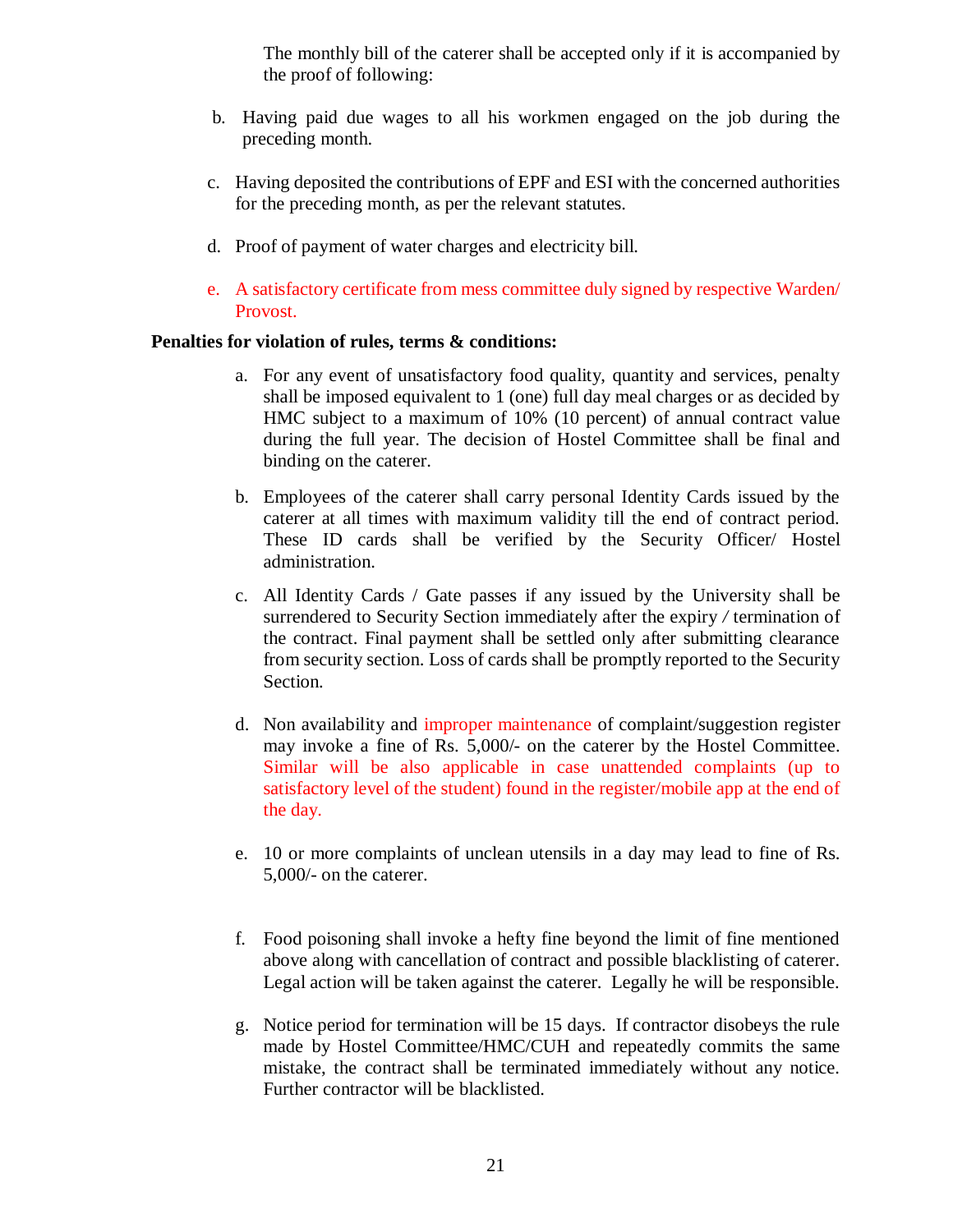h. Caterer will not have any right to put the charges/blaming on any of CUH hostel mess committee as they are serving voluntarily to the CUH.

# **HMC authority has a right to reject any tender without assigning any reason.**

## **SPECIAL CONDITIONS**

- (a) The Licensee and his employees shall obtain medical certificate of physical fitness certificate from Registered Medical Practitioner. Also, when called upon by the Licensor subject themselves to medical examination by the Medical Officer of the University.
- (b) Licensee shall support the Licensor's (HMC, CUH Mahendergarh) cashless campus initiative if required and preferably use the electronic means/ online payment instruments to accept payment from its customers towards sale of goods and services to the students and residents in the CUH Mahendergarh Campus.
- (c) The Licensor shall retain the original agreement and the Licensee shall keep the duplicate of the agreement. The Licensee shall bear and pay all the costs, charges and expenses incidental to the preparation and execution of this Leave and License Agreement in duplicate.
- (d) The caterer should open bank account in PNB, CUH Mahendergarh for smooth transfer of payments & funds.
- (e) Any employee of caterer found under influence of alcohol, drugs or indulged in misbehavior would attract strict action/ heavy fine up to Rs. 5000/- one time.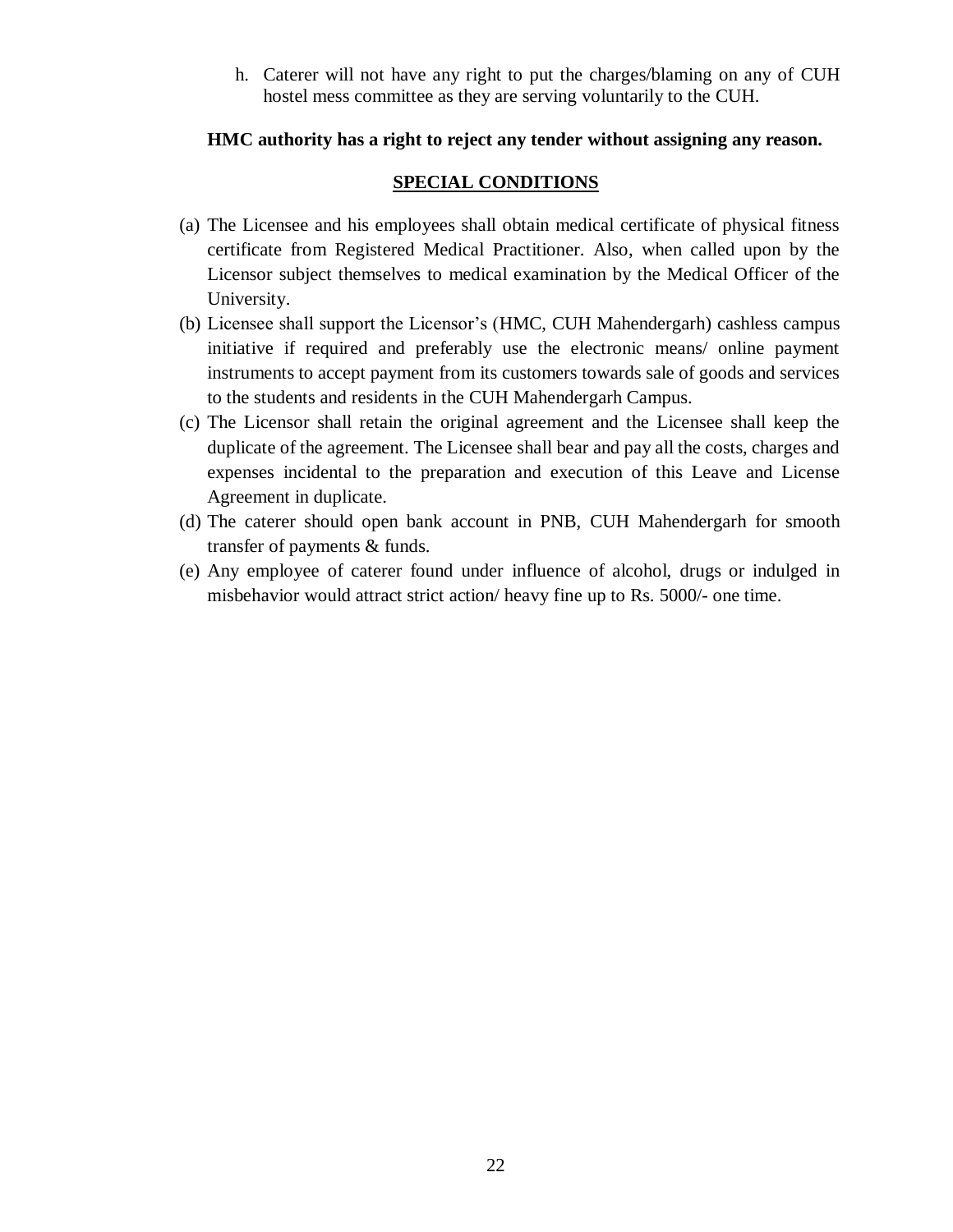# Girls/ Boys Hostel, CUH Mahendergarh (Base Charges per month **Rs. 3000/-** for below menu) Sample Menu for March to October

| Days      | <b>Breakfast</b>                        | Lunch                       | Dinner                                  |
|-----------|-----------------------------------------|-----------------------------|-----------------------------------------|
|           | $(07:00 \text{ AM} - 09:00 \text{ AM})$ | $(12:00$ Noon $- 02:00$ PM) | $(07:00 \text{ PM} - 09:00 \text{ PM})$ |
|           |                                         |                             |                                         |
|           |                                         |                             |                                         |
|           | PavBhaji                                | Dal Arhar                   | PaneerMakhni (Min. 60 gm)               |
| Monday    | Lemon & Onion                           | Patal-Alu Fried             | Dal Chana                               |
|           |                                         | Jeera Rice                  | <b>Fried Rice</b>                       |
|           |                                         | Sweet Lassi (~ 150 gmDahi)  | Rasam                                   |
|           | Kala Chana/Poha                         | Tori Chana Sabji            | KathalSabji Dry                         |
|           | Dahi Jalebi (80 gm)                     | Dal Moong                   | Dal Chana Urad Wash                     |
|           | Lemon & Onion                           | Tahri                       | Peas Pulao                              |
| Tuesday   |                                         | Dahi                        | Ice Cream (Butter Scotch)-100 ml        |
|           |                                         |                             |                                         |
|           |                                         | Rasna                       |                                         |
|           | Maggi                                   | Alu Cabbage Dry             | Karela Dal Arhar                        |
|           | Sauce                                   | Dal Urad Wash               | TawaSabji                               |
|           | $Banana - 2 Nos.$                       | Veg Biriyani                | <b>Tamarind Rice</b>                    |
| Wednesday |                                         | Dahi                        | Rasam                                   |
|           |                                         | Sikanji                     | GulabJamun                              |
|           |                                         |                             |                                         |
|           | Vada                                    | Hara Kaddu/Vindi/ArbiSabji  | Rajma Baigan Bharta                     |
| Thursday  | Sambhar                                 | Dal Mix                     | AluJeera Curry                          |
|           | Coconut Chatni                          | Sambhar                     | Rasmalai (80 gm with Rabri) or          |
|           |                                         | BoondiRaita (~100 gmDahi)   | Milk Shake $(-250 \text{ gm of milk})$  |
|           |                                         | JalJeera                    |                                         |
|           | <b>Bread Cutlet</b>                     | Dal Masoorsabut             | Alu Gobi Dry                            |
|           | Sauce                                   | MoongKofta                  | Dal Urad (W)                            |
|           | Fruit Chat                              | Veg Pulao                   | <b>Fried Rice</b>                       |
| Friday    |                                         | Dahi                        |                                         |
|           |                                         |                             | Ice Cream (Chocolate) - 100 ml          |
|           |                                         | Rasna                       |                                         |
|           | Masala Dosa                             | BesanPyazPakori             | ChiliPaneer(Min. 60 gm) Egg             |
|           | Coconut Chatni                          | Dal MasoorSabut             | Curry (2 Pieces) (Both in options)      |
|           | Sambhar                                 | Fried Beans Sabji           | Dal Chana                               |
| Saturday  |                                         | Dasheri Mango (150 gm)      | <b>Onion Rice</b>                       |
|           |                                         | Rasna                       | Rice Kheer/SewaiKheer                   |
|           | AluPyazParatha                          | Chhole Bhatura              | Matar Nugget Curry                      |
|           | Alu Curry Curd                          | MatarPulao                  | Dal Masoor Wash                         |
|           | Pickle                                  | Dahi                        | Mint Rice                               |
| Sunda     |                                         |                             |                                         |
|           | Green Chutney                           | Rasna                       | Malai Chap (60 gm)                      |
|           |                                         |                             |                                         |
| Daily     | Tea/Coffee+ Milk (250                   | Butter Chapati, Plain Rice, | Butter Chapati, Plain Rice, Onion,      |
|           | ml)+ $Egg(1$ piece)+ Brown              | Cucumber Onion Salad,       | Green Chili                             |
|           | Bread+Butter (Min 15 gm)/Jam            | Green Chili,                | Pickle, Vinegar                         |
|           |                                         |                             |                                         |
|           | (Min 25 gm) for every student           | Pickle, Vinegar             |                                         |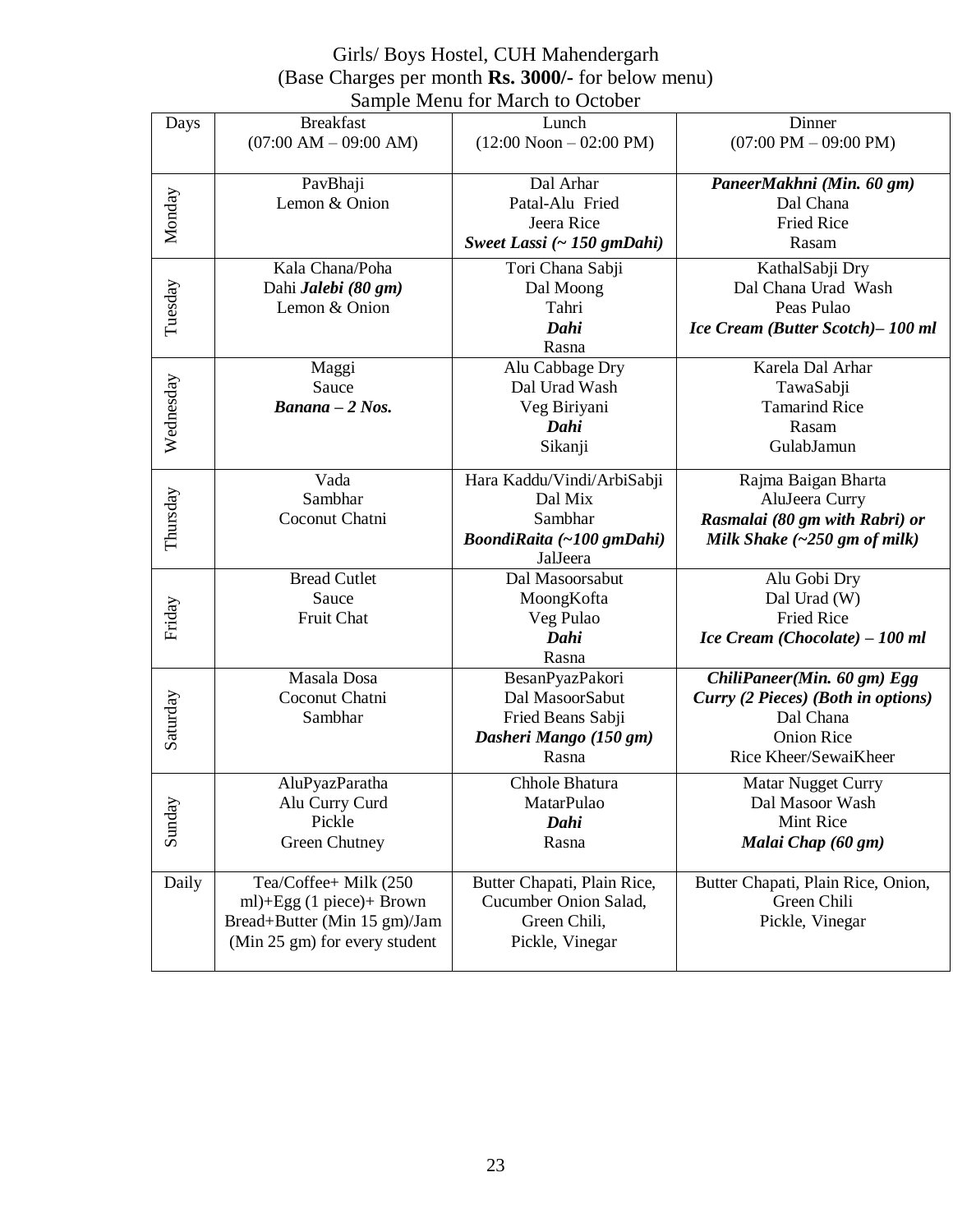# Girls/Boys Hostel, CUH Mahendergarh (Base Charges per month **Rs. 3000/-** for below menu) Sample Menu for November to February

|           | <b>Breakfast</b>                        | Lunch                       | Dinner                                  |
|-----------|-----------------------------------------|-----------------------------|-----------------------------------------|
| Days      |                                         |                             |                                         |
|           | $(07:00 \text{ AM} - 09:30 \text{ AM})$ | $(12:00$ Noon $-02:00$ PM)  | $(07:00 \text{ PM} - 09:00 \text{ PM})$ |
|           |                                         |                             |                                         |
|           | Upma                                    | Rajma                       | Chana Masala                            |
| Monday    | Sauce                                   | Lauki/BaiganSabji           | AluJeeraGravey Fried Bean Sabji         |
|           |                                         |                             |                                         |
|           | Coconut Chatni                          | <b>Onion Rice</b>           | HariChatni                              |
|           | Pastry/Dhokla                           | Dahi                        | Kesar Milk (200 ml)                     |
|           | Masala Dosa                             | Gajar Cabbage Matar         | PaneerMakhni (Min. 60 gm)               |
| Tuesday   | Coconut Chatni                          | Dal Arhar                   | Dal Masoor Wash                         |
|           |                                         |                             |                                         |
|           | Sambhar                                 | <b>Fried Rice</b>           | Mint Rice                               |
|           |                                         | $Orange-1$                  | <b>Rice Kheer/SewaiKheer</b>            |
|           | Maggi                                   | Dal Chana Malka             | Dry Munchurian                          |
|           | Sauce                                   | HariPyazSabji               | Dal Mix                                 |
|           |                                         | Lemon Rice                  | <b>Chinese Rice</b>                     |
|           |                                         |                             |                                         |
| Wednesday |                                         | <b>Munchow Soup/Coffee</b>  | Malpoa (60 gm) with Rabri (20           |
|           |                                         |                             | gram)                                   |
|           |                                         |                             |                                         |
|           | PavBhaji                                | Dal Arhar                   | Chili Paneer (Min. 60 gm)/ Egg          |
|           | Lemon & Onion                           | Alu Gobi Dry                | Curry (2 Pieces) (Both in options)      |
| Thursday  | $Apple - 1$ Nos.                        | BeasnPyazPakori             | Dal Makhani                             |
|           |                                         |                             |                                         |
|           |                                         | Veg Rice                    | Mint Rice                               |
|           |                                         |                             | <b>Fruit Custard</b>                    |
|           |                                         |                             | Rasam                                   |
|           | <b>Bread Cutlet</b>                     | Dal Moong                   | Matar Nugget Curry                      |
| Friday    | Sauce                                   | AluSemSabji                 | Dal Chana                               |
|           |                                         | <b>Sambhar Rice</b>         | <b>Fried Rice</b>                       |
|           |                                         |                             |                                         |
|           |                                         | Dahi                        | Imarti (60 gm) with Rabri (20 gm)       |
|           | Pohanamkeen/Kala Chana                  | KadhiPakora                 | TawaSabji                               |
| Saturday  | Jalebi (100gm)                          | Dal Masoor                  | Dal Chana Urad Wash                     |
|           | Lemon & Onion                           | AluPalakGravey              | Peas Pulao                              |
|           |                                         |                             |                                         |
|           | Dahi                                    | Tomato PyazChatni           | GajarHalwa (100 gm)                     |
|           | AluPyazParatha                          | Chhole Bhatura Veg          | Dal Arhar                               |
|           | Alu Curry Curd                          | Biriyani                    | Mix Veg                                 |
|           |                                         |                             |                                         |
|           | Pickle                                  | Dahi                        | Veg Pulao                               |
| Sunday    |                                         | Rasam                       | Indrani/Ghevar (150 gm)                 |
|           |                                         |                             |                                         |
|           |                                         |                             |                                         |
|           |                                         |                             |                                         |
| Daily     | Tea/Coffee+ Milk (250                   | Butter Chapati, Plain Rice, | Butter Chapati, Plain Rice, Onion,      |
|           |                                         |                             | Green Chili                             |
|           | ml)+Egg (1 piece)+ Brown                | Cucumber Onion Salad,       |                                         |
|           | Bread+Butter (Min 15                    | Green Chili,                | Pickle, Vinegar                         |
|           | gm)/Jam (Min 25 gm) for                 | Pickle, Vinegar             |                                         |
|           | every student                           |                             |                                         |
|           |                                         |                             |                                         |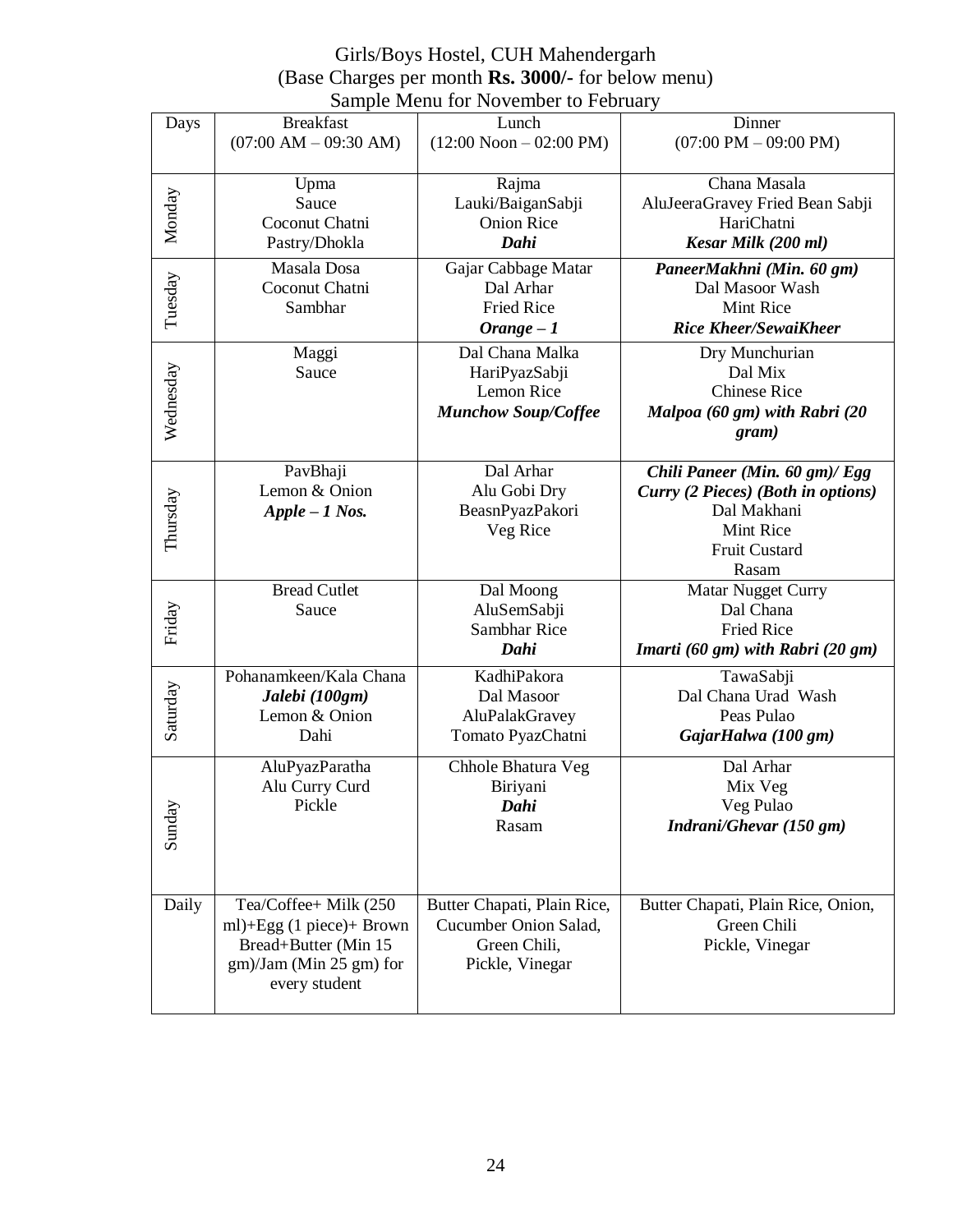**Evening Snacks (only in exam weeks; at the max 15 days in a semester) Item 1:** *Veg sandwich (1 Piece)/Samosa (2 Pieces)/Bread Pakora (2 Pieces)/Bread Roll (2 Pieces)/Veg Patties (1 Piece)/Kachauri (2 Pieces)/AluBoonda (2 Pieces)/Cutlet (3 Pices)/*Poha **Item 2:**Sikanji/Tea/Coffee/Roohafza/Tomato Soup

**Menu for fasting students:**

**General fast: Breakfast (Milk 400 ml), Lunch (Milk: 300 ml, Seasonal fruit: 1 Apple or 1 Orange or 2 Bananas, Fried JeeraAloo), Dinner (Normal or as at lunch)**

**Navratri fast: Breakfast (Milk 250 ml, 2 Bananas), Lunch (Milk: 250 ml or Dahi 200 gm, Fried Alu, Kheera, Seasonal fruit: 1 Apple or 1 Orange or 2 Bananas or Cut fruit salad), Dinner (KuttuPuri or KuttuPakori, Alu Curry, Dahi 200 gm, 1 fasting Sweet or SabudanaKheer or SewaiKheer)**

**Ramzaan fast: Sehri (Milk 300 ml, Bread 6 pcs, Egg boiled 2 pcs, 1 Butter 15 gms., Jam 25 gm, Cornflakes 25 gm, 1 Apple or 1 Orange or 2 Bananas.**

**Iftar: - Sugar Lemmon water with Roohafza 400 ml, watermallon/papaya 200 gm, 2 bananas, 1 apple or 1 orange, pakori(Alu Pyaz or Egg), Sewai Kheer.**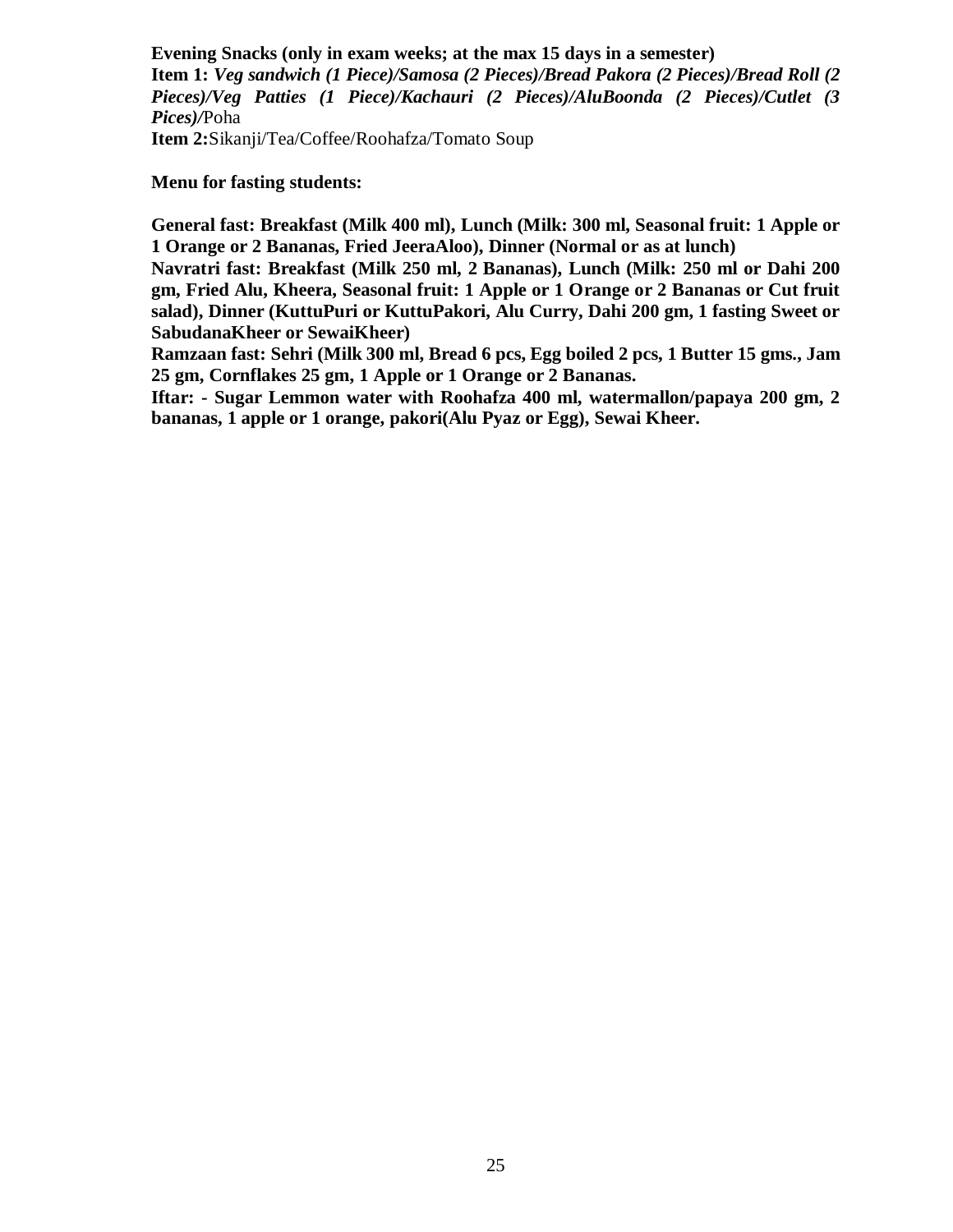# **Some more details:**

- Sample menu is a guideline only. The quality and quantity can be increased only in case to case basis upon discussion with mess committee.
- Menu shall be prepared by mess committee in consultation with caterer on every Thursday night. Every Friday Caterer can check availability of all items for next week in local market and do necessary fine tuning after keeping mess committee in confidence. Every Saturday menu for next week needs to be displayed in mess notice board.
- Vegetable, fruit and daal may vary based on the availability of seasonal items. Mess committee will have full right to pick up the commensurate (given in menu above) choices from locally available options.
- Choices will be included by the mess committee in the menu. Caterer shall not have any obligation in that.
- Dahi: 150 gm in quantity per meal. In exchange of Dahi, Mess committee may opt for Thandai or Milk Roohafza (~200 gm). Dahi will be prepared in mess by an experienced cook and its quality will be checked by mess committee.
- Bold and italic items are only limited in quantity as specified. Other items are unlimited but can be served only to minimize wastage.
- Option of butter/egg needs to be kept in everyday breakfast. But student will take only one item out of these three.
- Standard size of egg: 50 gm/piece.
- Vegetable and potato ratio need to be maintained at 80:20.
- At least one day in a week egg curry needs to be there as alternate of paneer item.
- Brand of raw materials (like Rice/Atta/Daal/Oil etc.) can be only changed after consultation with mess committee. If necessary, a small quantity of food need to be prepared for testing purpose of the committee.
- Every mess has a lactometer in custody. Caterer need to maintain milk test record "as received" and "as served" condition on daily basis. Mess committee will periodically check the same.
- Sample meals for last two days need to be preserved in mess cold storage/deep freezer for record of hygiene.
- Caterer need to serve non-garlic non-onion food of same menu for students opting for that. A record for entry of those students need to be maintained for that.
- Caterer need to maintain food wastage account and display its history in dining hall.
- Caterer need to maintain a pantry for frying rice/egg items along with extra items as decided by HMC and CUH authority.
- Caterer need to maintain and manage (serving) commensurate numbers of guest (not regular boarders; may be parents and special guests) tables in dining area. Charges (will be never less than regular charge) for guest meal will be decided by the HMC.
- Cleanliness in the mess premises and necessary pest control is the responsibility of the caterer.
- Rate of Non-veg item will be decided by HMC in consultation with the caterer.
- Stock of raw material should always be kept available for at least 15 days.

# **To maintain Quality Standard of food caterer will assure following Brands of consumables permissible:**